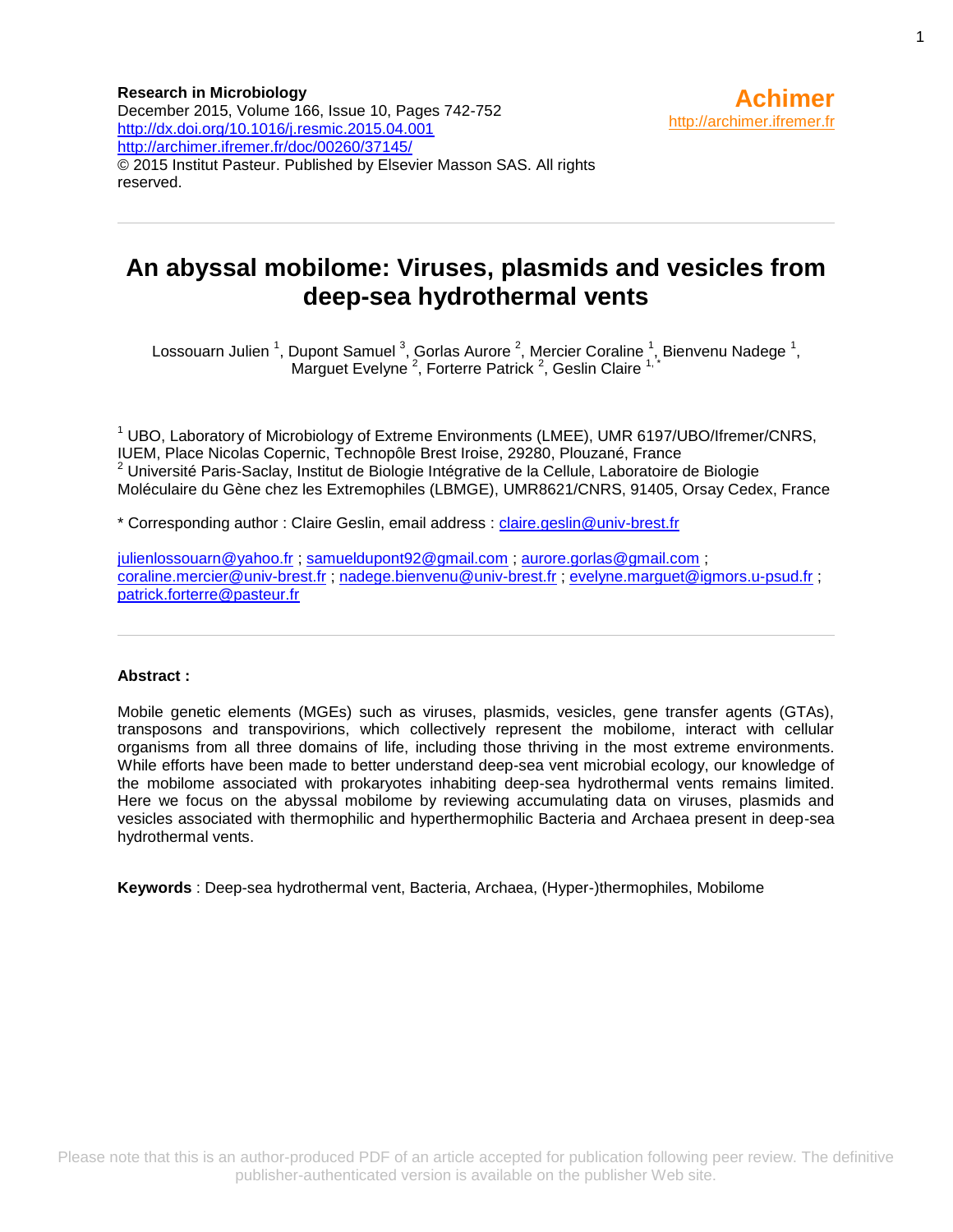### **1. Introduction**

Deep-sea hydrothermal vents represent one of the most extreme environments on Earth. These ecosystems are characterized by steep physicochemical gradients, high hydrostatic pressures, high temperatures, obscurity and the prevalence of chemosynthesis. These extreme environments are home to a vast diversity of mesophilic and (hyper-)thermophilic prokaryotes belonging to the Bacteria and Archaea [1-3]. Although our knowledge of deepsea hydrothermal vent microbial communities is progressing, the impact of mobile genetic elements (MGEs) on microbial ecology and evolution largely remains overlooked in these abyssal ecosystems [2]. MGEs such as viruses, plasmids, membrane vesicles, gene transfer agents (GTAs), transposons and transpovirons, which collectively represent the mobilome, interact with cellular organisms from all three domains of life, including those thriving in extreme environments [4, 5]. Many reviews have highlighted how MGEs and especially viruses are powerful agents that affect not only the diversity and evolution of microbial communities but also the global biochemical cycles in marine environments [6-12]. Evidence was recently reviewed supporting the hypothesis that MGEs could also play a key role in deep-sea hydrothermal vents notably by facilitating horizontal gene transfers [2]. MGEs have a potential to be powerful drivers of cellular host adaptations to the extreme marine environments [2]. Here, we propose the first review focused on deep-sea hydrothermal MGEs associated to (hyper-)thermophilic prokaryotes, collectively denoted as the abyssal mobilome.

### **2. Viruses in deep-sea hydrothermal vents**

### **2.1. Evidence for viral activity**

Only a few viral ecological studies have been performed on deep-sea hydrothermal vents [13-17]. Viral abundance and viral production were notably investigated in diffuse flow hydrothermal vent fluids. In these samples, collected from vents within the Endeavour Ridge system [13] and the East Pacific Rise [14], average VLP (Virus Like Particles) abundances were estimated at  $\sim 10^7$  VLPs per milliliter and were  $\sim 10$ -fold higher than the prokaryote abundances. In comparison, VLP abundances in productive coastal waters were estimated at  $\sim$  10<sup>8</sup> VLPs/mL and exceed those of prokaryotes by  $\sim$  15-fold [6, 7]. These VLPs can represent *bona fide* viral particles (virions) but also membrane vesicles containing cellular, plasmid or viral DNA (viral membrane vesicles) (see section 3).

Viral activities occurring in these extreme ecosystems are also highlighted by genome sequence analyses of deep-sea hydrothermal Bacteria and Archaea [2]. The presence of clustered regularly interspaced short palindromic repeats (CRISPR)/CRISPR-associated (Cas) systems has been reported in many thermophilic bacterial and archaeal genomes [18, 19]. These systems provide acquired, yet heritable, sequence-specific "adaptive" immunity against viruses and other horizontally-acquired elements, such as conjugative plasmids [19]. CRISPR loci consist of several noncontiguous direct repeats separated by stretches of variable sequences called spacers, which correspond to fragments derived from invading DNAs such as viruses and plasmids [18]. CRISPR regions therefore act as a record of past viral infections that occurred in the history of the prokaryotes [2, 19, 20]. Interestingly, it was reported that thermophilic strains harbored a higher number of CRISPR loci in their genomes than mesophilic and psychrophilic strains [2, 21]. This may illustrate that viral infections play a major role in the ecology and evolution of thermophilic communities, notably those inhabiting deep-sea hydrothermal vents [2].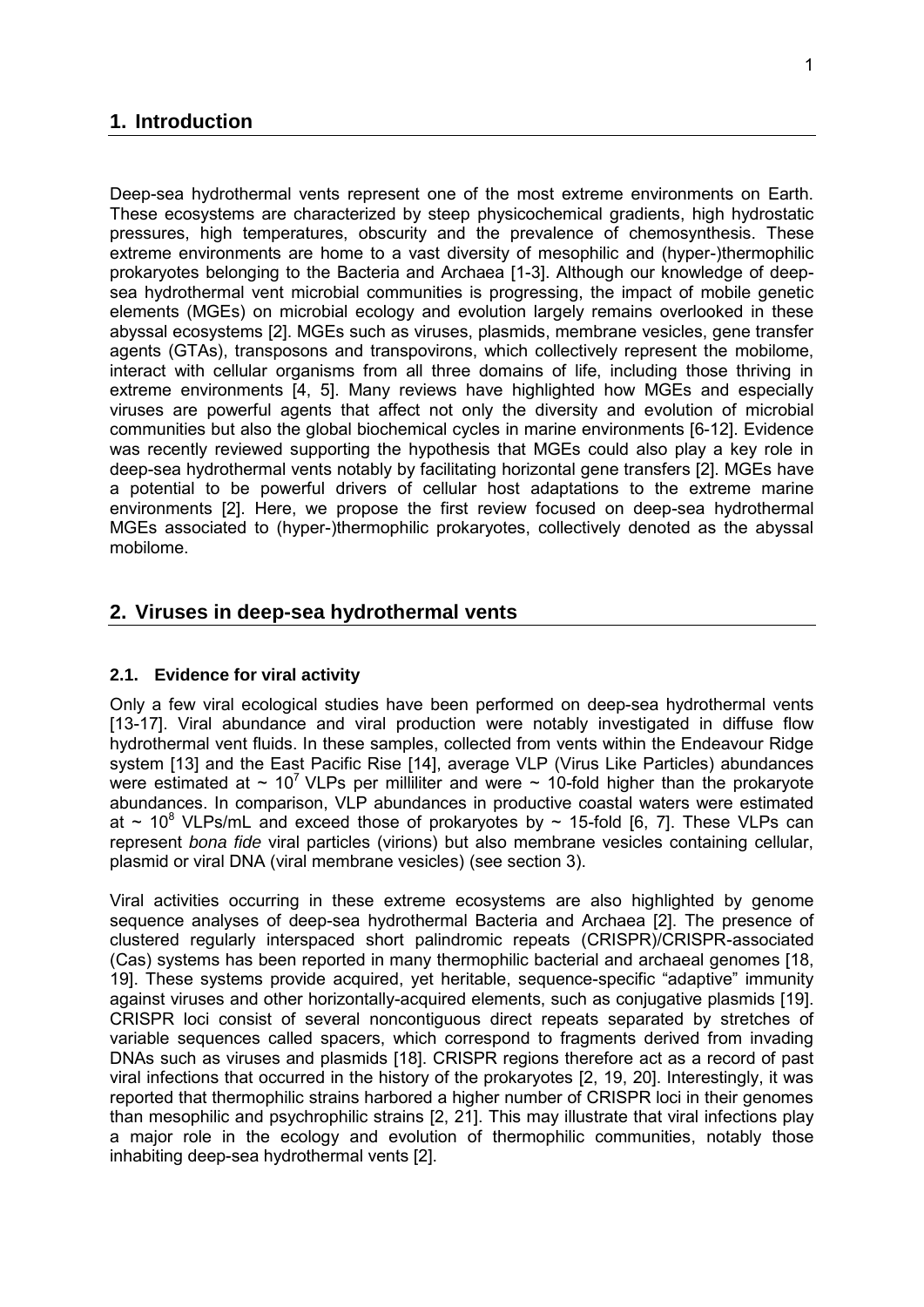A viral metagenomic study, using CRISPRs, indicated that a diffuse flow sample collected from Hulk vent on the Juan de Fuca ridge in the Pacific ocean contained a range of viruses with the potential to infect mesophilic and thermophilic hosts from both the archaeal and bacterial domains [22]. Like in other marine viral metagenomes, most of the viral reads belonged to the *Myoviridae*. Other tailed viruses frequent in marine virome, the *Podoviridae* and the *Siphoviridae*, were also recovered. Archaeoviral reads belonging to the *Rudiviridae*, *Fuselloviridae* and *Lipothrixviridae*, which are frequently found in hot terrestrial spring viral assemblages, were largely absent from this marine vent virome [22]. The abundance of Archaea in deep-sea hydrothermal vents strongly suggests that archaeoviruses were, however, present in the marine vent virome. The problem is that little is known about the virosphere of hydrothermal marine environments, which is more the consequence of insufficient screening than low virus abundance. Indeed, to date only two viruses have been isolated from described marine hyperthermophilic Archaea [23-25], in addition to proviruses and plasmids (see next sections). Therefore, deep-sea hydrothermal systems may play host to novel archaeoviruses.

Lysogeny is actually presumed to be a more common viral cycle in deep-sea hydrothermal vents than those listed in other environments. Comparative analysis of a cellular and viral metagenome obtained from a Hulk vent diffuse flow sample revealed a higher enrichment of proviruses in the vent cellular fraction than in a range of other aquatic and terrestrial cellular metagenomes [26]. This result complements the high proportion of inducible lysogenic microorganisms previously reported in deep-sea hydrothermal vents [14]. Furthermore, a relatively high abundance of auxiliary metabolic genes was found in the vent viral fraction compared to the cellular fraction. All these results suggest the prevalence of temperate viruses in deep sea vent habitats, expressing or facilitating horizontal transfer of genes that may notably enhance the metabolic flexibility of the host cells [26]. Indeed, proviruses could contribute to the fitness of the host strains whereas for the virus, the integrated state represents a means to avoid the harsh conditions of these ecosystems [14].

### **2.2. Virus-host systems characterized**

Despite obvious viral activity in deep-sea hydrothermal environments, few viruses have been isolated and characterized to date.

Within the Bacteria, 6 bacterioviruses (i.e. bacteriophages) have been isolated from deepsea hydrothermal vents (Table 1). These bacterioviruses have head and tail morphotypes like the majority of those isolated from terrestrial hot springs [27]. Head and tail viruses affiliated to the *Caudovirales* order actually constitute the predominant group of prokaryotic viruses [28], which consequently also seems to be well represented in the most extreme environments on the Earth.

Four of these deep-sea hydrothermal bacterioviruses are lytic and were discovered following viral plaque assays observation during the cultures of *Bacillales* strains isolated from deepsea hydrothermal fields in the Pacific (19°24'08''N, 148°44'79''E, 5060 m depth and 12°42'29''S, 102°02'01''W, 3083 m depth) [29-31]. These bacterioviruses infect aerobic, thermophilic and heterotrophic strains belonging to *Bacillus* and *Geobacillus* genera, with optimal growth temperatures around 65°C. **BVW1** is unclassified**, GVE1** and **GVE2** are affiliated to the *Siphoviridae* family whereas **D6E** belongs to the *Myoviridae* family. These viral particles contain double stranded linear DNA genomes with sizes ranging from 18 to 49.3 kb [29-31]. GVE2 and D6E were more extensively studied. The analyses revealed an extensive mosaicism of D6E viral genome with other mesophilic and thermophilic bacteriovirus genomes. D6E replication and transcription functional modules are notably highly similar to those of GVE2. The mosaic nature of these thermophilic viral genomes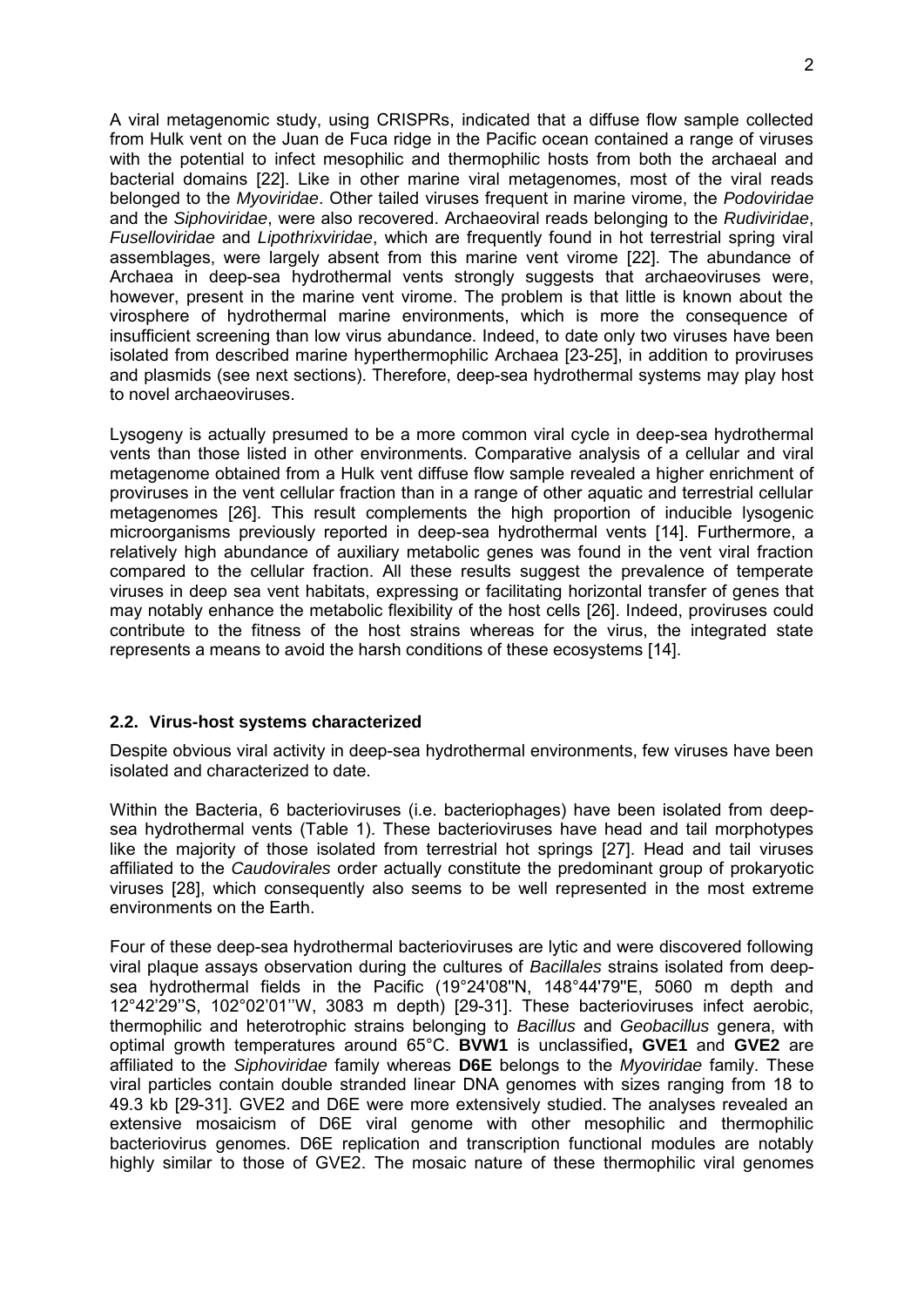highlighted that mobile elements contributed to a substantial dispersion of DNA sequences even in genomes of deep-sea vent communities [31].

**NrS-1** is a temperate siphovirus associated with a member of the *Epsilonproteobacteria* [32]. Members of this bacterial phylum have frequently been found to dominate microbial communities inhabiting deep-sea hydrothermal environments [3]. NrS-1 infects the chemolithoautotrophic, anaerobic and microaerobic moderately thermophilic strain *Nitratiruptor* sp. SB155-2 cultivated at 55°C [33]. This lysogenic strain was isolated from a hydrothermal chimney sample collected in the Ibeya North field (27°47'N, 126°53'E, 1000 m depth). NrS-1 virions contain a double-stranded linear DNA genome of 37.1 kb, which is circularly permuted and terminally redundant. NrS-1 is affiliated to the *Siphoviridae* family, but its genome composed of 51 ORFs and its sequence organization are distinct from those of any other previously characterized siphoviruses. Homologues of NrS-1 genes were found to be widely distributed among the bacterial genomes of *Epsilonproteobacteria*. The large distribution of these genes may illustrate an early coevolution between *Epsilonproteobacteria* and their temperate bacterioviruses, prior to the divergence of *Epsilonproteobacteria* habitats and consequently to their physiological adaptations [32].

**MPV1** is the first virus isolated and described amongst the *Thermotogales*, an order well represented in deep biosphere ecosystems and deep-sea hydrothermal vents in particular [34]. Its host, *Marinitoga piezophila* is a thermophilic (growing at 65°C), anaerobic, heterotrophic and piezophilic strain isolated from a deep-sea hydrothermal chimney located in the East Pacific Rise (12°48721'N, 103°56351'W, 2630 m depth) [35]. MPV1 is a temperate *Siphoviridae*-like virus with a 43.7 kb genome (Fig. 1 A). This double-stranded viral DNA reveals a connection to genomes of *Firmicutes* and bacterioviruses known to infect them. Surprisingly, MPV1 virions carry not only the viral DNA but preferentially package a plasmid of 13.3 kb (pMP1). This plasmid is the second mobile genetic element carried by *M. piezophila*. The system described in *M. piezophila* is the first virus-mediated plasmid exchange reported in deep-sea hydrothermal vents and could correspond to a new example of molecular piracy (Fig. 2) [34].

To date, only two viruses have been isolated and described from Archaea living in deep-sea hydrothermal vents, both infecting *Euryarchaea* of the order of *Thermococcales* (Table 1). *Thermococcales* have been frequently isolated from marine thermal environments, notably from deep-sea vents [1]. This order is represented by 3 genera: *Pyrococcus*, *Thermococcus* and *Palaeococcus* and includes obligate anaerobic, fermentative, sulfur-metabolizing hyperthermophiles. *Thermococcales* are widely studied model microorganisms in various fields of investigation including microbial adaptation to extreme temperature and ionizing radiation, DNA replication mechanisms, metabolism, phylogeny and genome evolution [1, 36, 37]. Accordingly, intensive effort has been made to sequence diverse genomes of members of this order, resulting in the availability of 14 genomes of *Thermococcus*, 6 genomes of *Pyrococcus*, and 1 of *Palaeococcus*. The availability of all these data makes *Thermococcales* a good model to explore the hyperthermophilic and marine virosphere that currently remains largely uncharacterized. Proviruses have been detected in several genomes of *Thermococcales* (TKV1 to TKV4 in *Thermococcus kodakaraensis* [38], TGV1 and TGV2 in *Thermococcus gammatolerans* [39], PHV1 in *Pyrococcus horikoschii* genome [40]).

To investigate the diversity of virus-like particles (VLPs) from deep-sea vents, a screening was carried out on enrichment cultures obtained from samples collected in various geographically distant hydrothermal sites located on the East Pacific Rise (EPR 9°N and 13°N) and the Middle Atlantic Ridge (MAR 36°N and 37°N). These enrichment cultures were performed at 85°C, which favored *Thermococcales* growth and led to the detection of a vast morphological diversity of VLPs by transmission electron microscopy [41]. Among the different morphotypes observed, the lemon-shaped type prevailed, but rods and new pleomorphic morphologies were also reported. Additionally, this study highlighted the striking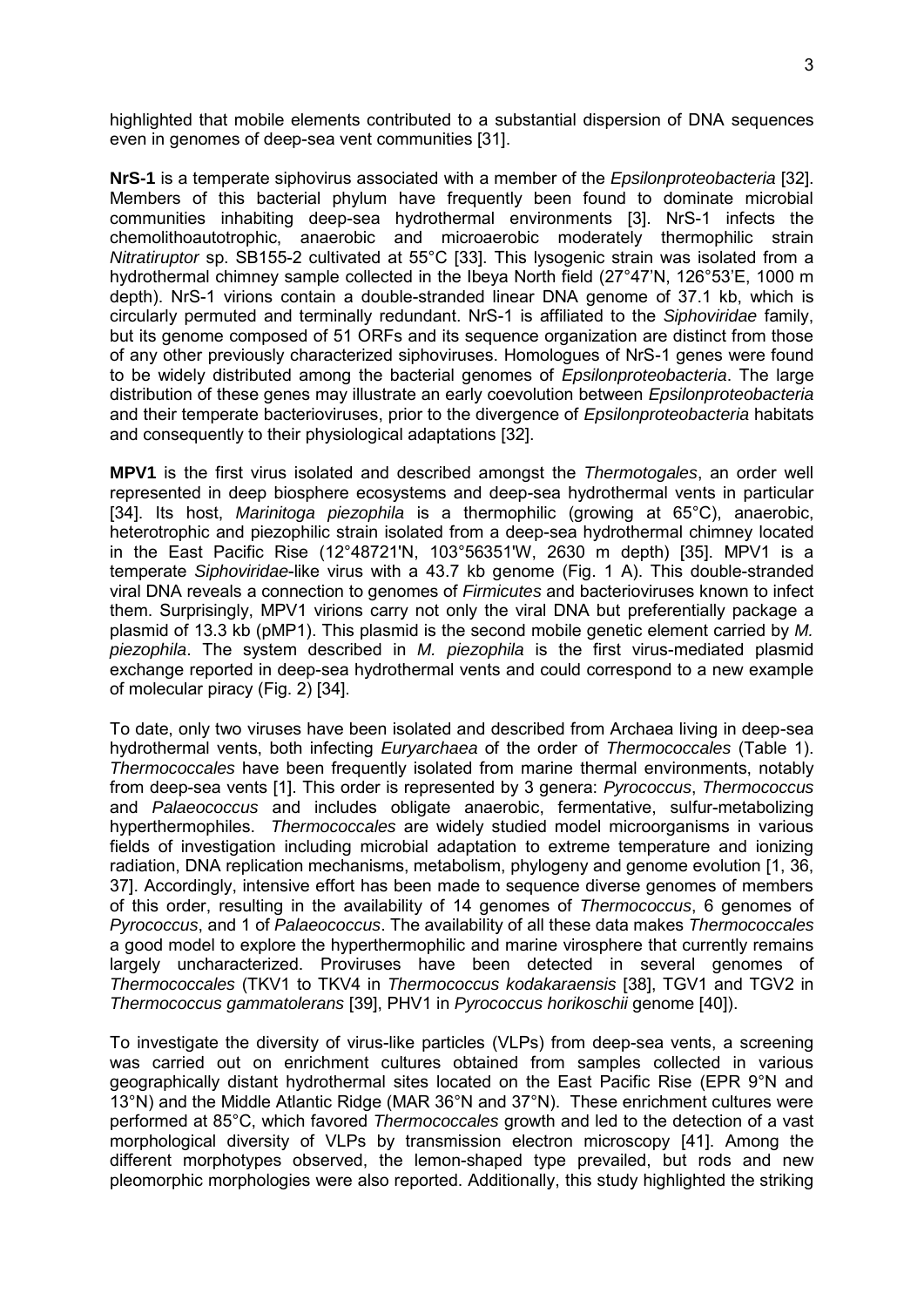similarity between VLP morphologies in deep-sea hydrothermal vents and those from terrestrial hot environments [41]. Thereafter, two viruses associated with *Thermococcales* strains were isolated and characterized. They represent the only two marine hyperthermophilic viruses reported to date.

The virus **PAV1** was discovered in *Pyrococcus abyssi* strain GE23, isolated from a deep-sea vent sample collected in the North Fidji Basin (White Lady Site; 16°59''S, 173°55''W, 2000 m depth), and cultivated at 85°C [23]. PAV1 is lemon-shaped (120 x 80 nm) with a short tail terminated by fibers (Fig. 1 B). PAV1 virions contain a double-stranded circular DNA of 18kb which is also present in high copy number in a plasmid form in the host cystoplasm. In genome size and virion morphology, PAV1 strikingly resembles the SSVs fuselloviruses isolated from aerobic, acidic hot spring *Crenarchaeota* belonging to both *Sulfolobus* and *Acidianus* genera [23]. However, none of its 25 predicted proteins, except one (MCP), exhibit similarity to SSV proteins. Instead, PAV1 is evolutionarily related to plasmids of *Thermococcales*, with three genes having homologues in the plasmid pTN2, two in the plasmid pP12-1 and one in pRT1. In addition, PAV1 shares one gene with the provirus TKV4 of *T. kodakaraensis* [24, 36, 40]. PAV1 persists in the host strain in a stable carrier state. Indeed, PAV1 virions are spontaneously and continuously released from the host cell without causing lysis or growth delay of this one [23]. The infectivity of PAV1 has been demonstrated by the inverted spot test method which indicates that PAV1 particles can infect *Pyrococcus glycovorans* leading to growth retardation, but does not infect any of the *Thermococcus* strains tested [42].

The virus **TPV1** was discovered in *Thermococcus prieurii* isolated from a hydrothermal chimney sample collected from the East Pacific Rise ("Sarah Spring" area, 7°25′24 S, 107°47′66 W, 2700 m depth) and cultivated at 80°C [43]. TPV1 is lemon-shaped (140 x 80 nm) with a short tail terminated by fibers (Fig. 1 C), similarly to PAV1 [25]. TPV1 contains a double-stranded circular DNA of 21.5 kb which is also present in high copy number in a free form in the host cell. The TPV1 genome encompasses 28 predicted genes. Proteins and transcriptional regulators predicted to be involved in genome replication were identified. TPV1 encodes also a predicted integrase (SSV-type) of the tyrosine recombinase family. The only two genes that are homologous between TPV1 and PAV1 encode proteins containing a concanavalin A-like lectin/glucanase domain that might be involved in virus-host recognition. TPV1 shares more homologous genes with proviruses, (TKV2, TKV3, TKV4, TGV1) and plasmid (pT26-2) from *Thermococcus* species, than with PAV1 [25]. The infection with TPV1 does not cause host lysis, and viral replication can be induced by UV irradiation. TPV1 can infect several reference species belonging to the *Thermococcus* genus leading to growth retardation [42]. Interestingly, TPV1 shares its host with two plasmids pTP1 (3.1 kb) and pTP2 (2.0 kb). These 3 mobile elements do not have a single gene in common and stably propagate in infected cells, without any apparent antagonistic effect on each other [25, 44].

# **3. Plasmids in deep-sea hydrothermal vents**

Plasmids, including those of (hyper-)thermophiles, are abundant in the biosphere. They actively participate in horizontal gene transfer, which plays a major role in microbial plasticity, adaptation and evolution [45-47]. To date, only 6 bacterial plasmids and 24 archaeal plasmids have been isolated and described from deep-sea hydrothermal vents.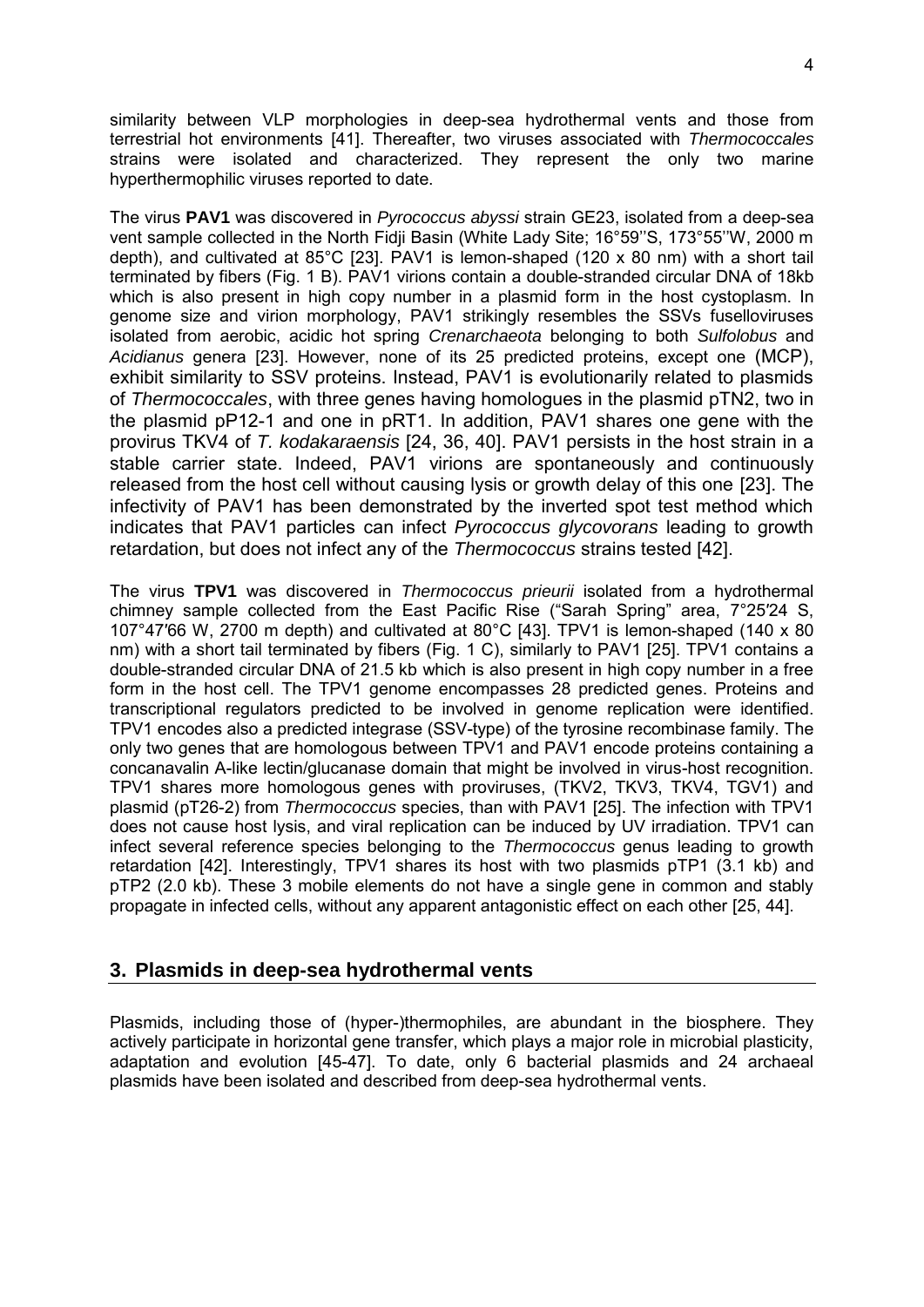#### **3.1. Bacterial domain**

Among the few plasmids isolated from deep sea vents bacteria, 1 is associated to a mesophilic strain [48] while the other 5 are carried by thermophilic strains [49-53]. Only these 5 bacterial plasmids are given in Table 2. These latter have generally not been described in details, most have only been annotated and briefly mentioned in the genome description of their hosts. We will briefly focus on two of them.

**pDF308** is a 308.54 kb megaplasmid associated with the thermophilic, anaerobic and heterotrophic strain *Deferribacter desulfuricans* SSM1 cultivated at 65 °C [52, 54]. This megaplasmid, whose two-thirds of the CDSs have no apparent similarity with any CDSs in the database, interestingly encodes 17 copies of a gene cluster encoding two transposases to the *IS200* and *IS605* family whereas none was found in the host chromosome [52]. Very similar CRISPR/Cas systems have also been identified on both pDF308 and *D. desulfuricans*  genomes [52]*.* 

**pMP1** is a plasmid recently described within the *Thermotogales* order [34, 53]. This 13.3 kb genetic element, carried by *Marinitoga piezophila* (previously introduced in 1.2 section), is unrelated to the only known plasmids amongst *Thermotogales*: two cryptic miniplasmids in the genus *Thermotoga* [55, 56] and a 1,724 bp miniplasmid in *Mesotoga prima* [57]. pMP1 encodes a site-specific recombinase XerD (primase family) and a protein with both a DnaB (helicase) and a DnaG (primase) domain. A large fraction of the encoded proteins might actually be involved in DNA binding, replication and propagation of pMP1. The plasmid, which shares its host with the temperate siphovirus MPV1 (mentioned in section 1.2), is induced by mitomycin C, along with the provirus, and responds by replicating and escaping from the bacterial hosts by using helper viral capsids [34] .

#### **3.2. Archaeal domain**

The huge majority of archaeal plasmids isolated from deep-sea hydrothermal vents are associated with hyperthermophilic strains, with optimal growth temperatures between 80 and 95°C, belonging to *Thermococcales* and *Methanoccocales* orders; these are given in Table 3.

Plasmids are common in *Thermococcales* strains (approx. 40% were found to harbour at least one extrachromosomal element) [1, 36, 58-60], however only 16 of them have been sequenced and described. They have recently been classified according to their different types of replication proteins [60].

**The pTN1 family** comprises 3 small plasmids of almost 3 kb: **pTN1** isolated from *Thermococcus nautili* [61], **pGT5** isolated from *Pyrococcus abyssi* GE5 [62] and **pTP1** recently isolated from *Thermococcus prieurii* [44]. They encode a new family of rolling-circle replication initiator proteins (Rep74, Rep75 and RepTP1), which contain the three characteristic motifs of the RC-Rep superfamily II, with a single tyrosine in motif 3 [63], as well as a fourth motif conserved with RC transposases, mainly encoded by insertion elements [61]. pGT5 and pTN1 were used to construct shuttle-vectors in *Thermococcales*: pYS2 [64] and pYS3 [65] are respectively available for *P. abyssi* and *P. furiosus* and pLC70 [66] for *Thermococcus* species.

**The pTP2 family** could be represented by the 2.0 kb plasmid **pTP2** which propagates in *T. prieurii* cells with pTP1, mentioned above. pTP2 is the smallest known plasmid of the hyperthermophilic archaea and is unrelated to other *Thermococcales* plasmids [44]. It encodes a RC-Rep containing two tyrosines in motif 3 (superfamily I), which shares significant sequence similarity with RC-Rep of plasmid pGS5 isolated from *Archaeoglobus*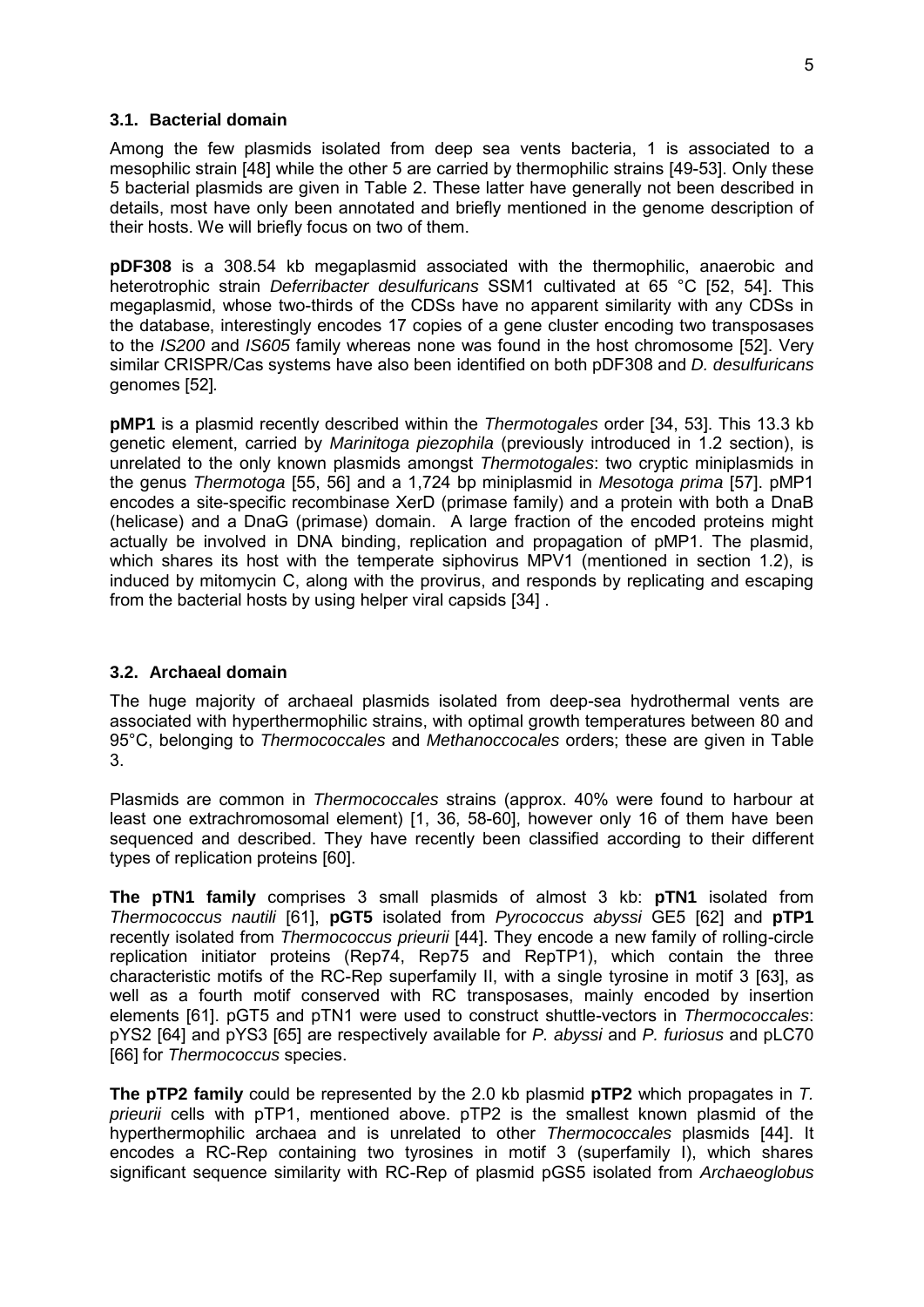*profundus* AV18 [67]. Futhermore, it has been shown that pGS5 is negatively supercoiled due to the presence of a gyrase introducing negative supercoiling [68], in contrast with other plasmids isolated from hyperthermophiles which are relaxed or slightly positively supercoiled [69].

**The pRT1 family** contains **pRT1**, a small 3.4 kb plasmid isolated from *Pyrococcus* sp. JT1 [70] and a much larger plasmid of 20.5 kb, **pAMT11**, isolated from *Thermococcus* sp. AMT11 [71]. They encode the homologous replication proteins Rep63 and Rep72, respectively, unrelated to RC-Rep proteins and could replicate via a theta mechanism [72]. Interestingly, pAMT11 genome revealed homology and synteny with the genome of TKV1 a virus-like integrated element of *T. kodakaraensis* [38].

**The pT26-2 family** constitutes a new large family of archaeal plasmids and integrated elements that probably predate the separation of *Thermococcales* and *Methanococcales* [40]. The plasmid **pT26-2**, from *Thermococcus sp.* 26-2, encodes several proteins including a SSV-type integrase and a new DNA replicative helicase related to the superfamily AAA+ ATPases probably involved in theta-type replication. pT26-2 shares homologues with viruslike integrated elements of *Thermococcales* (TKV2 and TKV3 present in *T. kodakaraensis* genome, TGV1 present in *T. gammatolerans* genome and PHV1 present in *P. horikoschii* genome) and of *Methanococcales* (MMPV1, MMC7V1, MMC7V2, MMC6V1 in *Methanococcus maripaludis* strains genomes; MVV1 in *Methanococcus voltae* genome) and with the plasmid pMEFER01 isolated from *Methanocaldococcus fervens*. The pT26-2 family is identified by the presence of nine core genes [40, 60] and phylogenetic analyses have shown that these "pT26-2 core genes" have co-evolved with cellular hosts [40].

**The pTBMP1 family** includes only **pTBMP1** which is the largest plasmid of *Thermococcales* known to date. This 54.2 kb element, sequenced in the framework of the *Thermococcus barophilus* genome project [73], is not related to other *Thermococcales* plasmids. Interestingly, pTBMP1 encodes a homologue of archaeal replication initiator protein Cdc6/Orc1 and thus replicates via a theta mechanism [73].

**The pTN2 family**, comprising 7 plasmids from *Thermococcales* and one from *Methanococcales*, with sizes ranging from 8.5 kb to 13.3 kb, is divided into two subfamilies based on the gene content [60]. The pTN2-like subfamily comprises **pTN2** isolated from *T. nautili*, **pP12-1** from *Pyrococcus* sp, **pCIR10** and **pIRI48** both from *Thermococcus* sp [40, 60], whereas the subfamily pEXT9a-like is represented by **pEXT9a**, **pAMT7** and **pIRI33**, all isolated from *Thermococcus* sp [60] and **pMETVU01** isolated from *Methanocaldococcus vulcanius* M7. In addition to the superfamily 1 helicase [40], these plasmids encode proteins distantly related to the archaeo-eukaryotic primase superfamily, PriS and PriL, strongly suggesting that they replicate via a theta mechanism [40]. pTN2-like (except for pIRI48 which encodes only the PriS domain) and pEXT9a-like proteins have the PriL domain in common, whereas the PriS domain is missing in the pEXT9a-like proteins [60]. The pTN2-like plasmids also encode several proteins that have homologues with the virus PAV1 [23, 24].

The **pTN3 family** includes pTN3 (18.3 kb), isolated from *T. nautili* sp. 30-1 [74]. pTN3 encodes an SSV-type integrase and is closely related to the virus-like integrated element TKV4 from *T. kodakaraensis* [74]. pTN3 and TKV4 actually represent genomes of defective viruses that encode proteins common to viruses belonging to PRD1-adenovirus viral lineages: the capsid protein which contains the double-jelly roll fold and the putative packaging ATPase [74, 75]. Interestingly, pTN3, which is present in *T. nautili* in both an integrated and episomal form, is also harbored in membrane vesicles produced by its host [74, 76] (see next section).

Seven plasmids have been isolated from deep sea hyperthermophilic methanogens to date. They are almost exclusively associated with the *Methanocaldococcus* genus and have sizes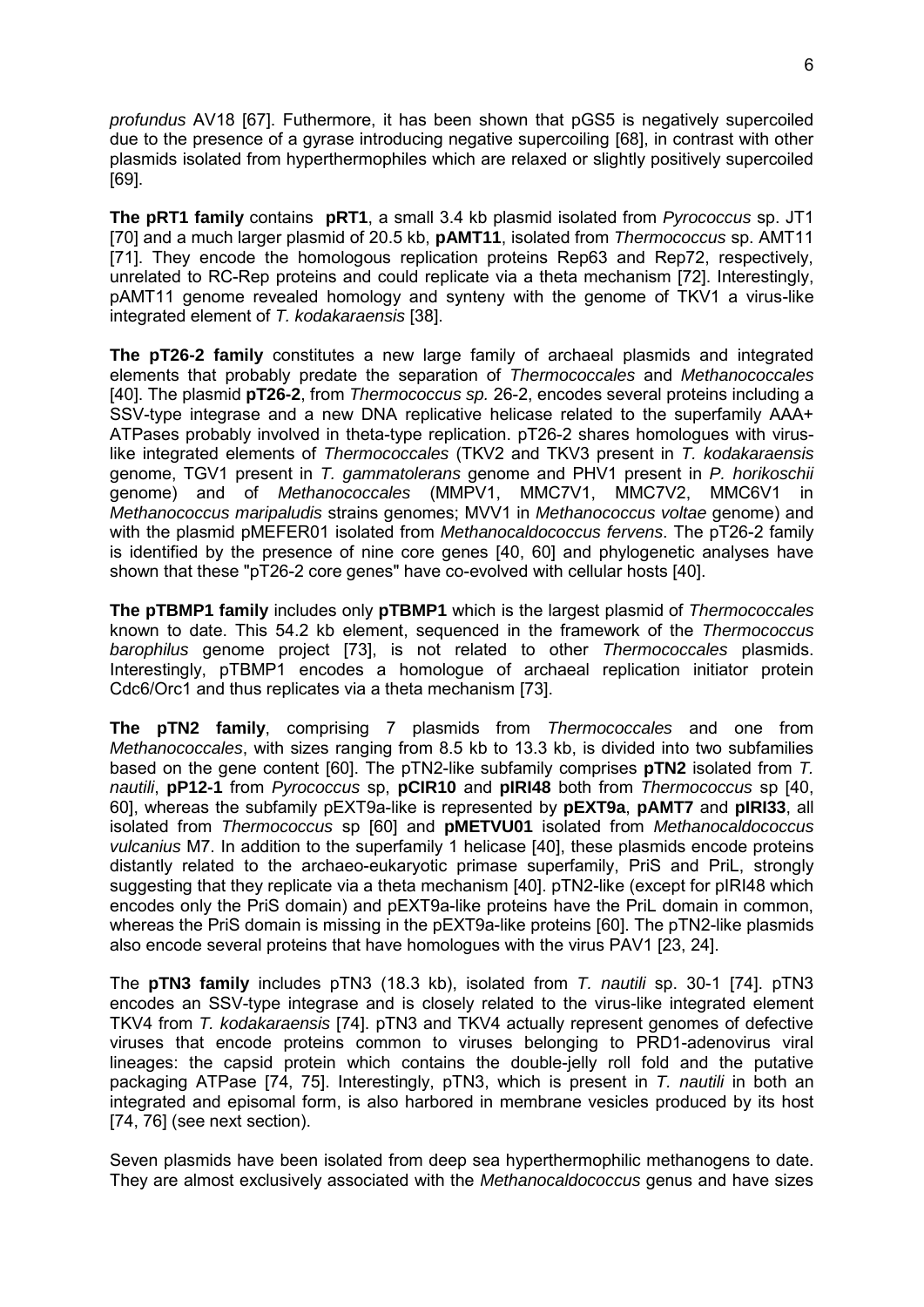ranging from 4.7 kb for **pMETVU02**, isolated from *M. vulcanius*, to 58.4 kb for **ECE1,** isolated from *M. jannaschii* [77]. Most have only been sequenced and annotated, such as pMETVU02, pFS01, pMEFER01, pMETOK01. pMETVU02 encodes a putative MCM helicase suggesting a replication via a theta mechanism. Interestingly, the plasmid **pMETVU01** also isolated from *M. vulcanius* has homologues in the genomes of pEXT9a-like plasmids isolated from *Thermococcales* and described above. This suggests possible horizontal transfers from *Thermococcales* to *Methanococcales* [60, 72].

# **4. Membrane Vesicles in deep-sea hydrothermal vents**

### **4.1. General features of the membrane vesicles in the three domains of life**

The production of membrane vesicles (MVs) is a universal physiological phenomenon shared by cells from the three domains of life [74, 78]. MVs were recently reported in deep-sea hydrothermal vents by studying *Thermoccocales* strains [74, 79] (see below section 3.3). In the open ocean, MVs may reach up to  $6.10<sup>6</sup>$  to  $3.10<sup>5</sup>$  MVs per mL of seawater and notably play a key role into the carbon cycling [80].

MVs are spherical closed compartments between  $\sim$  50 to 200 nm in diameter with differing production depending on the domain of life [81, 82] (Fig. 1 D). In *Eukarya*, different types of MVs have been described, exosomes, which originated from the extrusion of intracellular multivesicular bodies and ectosomes (also called microparticles) directly formed by budding from the cytoplasmic membrane [81, 82]. In Bacteria with double-membranes, outer membrane vesicles (OMVs) are formed by budding of the outer membrane and can contain not only periplasmic and outer-membrane proteins [83] but also proteins characteristic of the inner membrane and cytoplasmic compartments [84]. In Archaea, and more precisely in *Thermococcales*, MVs are produced by budding of the cytoplasmic membrane, similar to eukaryotic ectosomes and are frequently surrounded by a glycoproteic S-layer [85].

### **4.2. Roles of MVs**

MVs are involved in many exchanges between cells in the three domains of life, e.g., transporting toxic molecules, quorum-sensing agents, pathogenicity factors or metabolites [74]. Protection of MVs against viral infection has also been reported [86]. Lastly, MVs can carry different type of nucleic acids (Fig. 2).

Notably, some archaea produce proteinic or peptidic toxins against competing species [87, 88]. Archaeal MVs were first described in the terrestrial and thermophilic order *Sulfolobales*  as a conveyor of proteinaceous toxins [88-90]. Similarly, *Thermococcus* MVs were recently found to display toxicity towards competing *Thermococcales* strains, suggesting the existence of "Thermococcins" (A. Gorlas *et al*, unpublished work).

A recent study reports that marine bacterial extracellular vesicles are enriched in outer membrane components, suggesting that they harbor viral receptors that can act to directly bind viral particles [84]. As reported for mesophilic bacteria [86], protection of MVs against viral infection could also be possible in hot deep-sea environments. *Thermococcales* virions were sometimes observed attached to MVs which may result to lesser exposure to the viral infection [23, 79, 85] and could increase the survival of the host population.

Interestingly, MVs have been universally reported to be able to carry and transfer different type of nucleic acids by fusing with recipient cells. Transfers between cells of chromosomal, plasmid or viral DNAs packaged into MVs have been reported in Bacteria [91- 94]. All these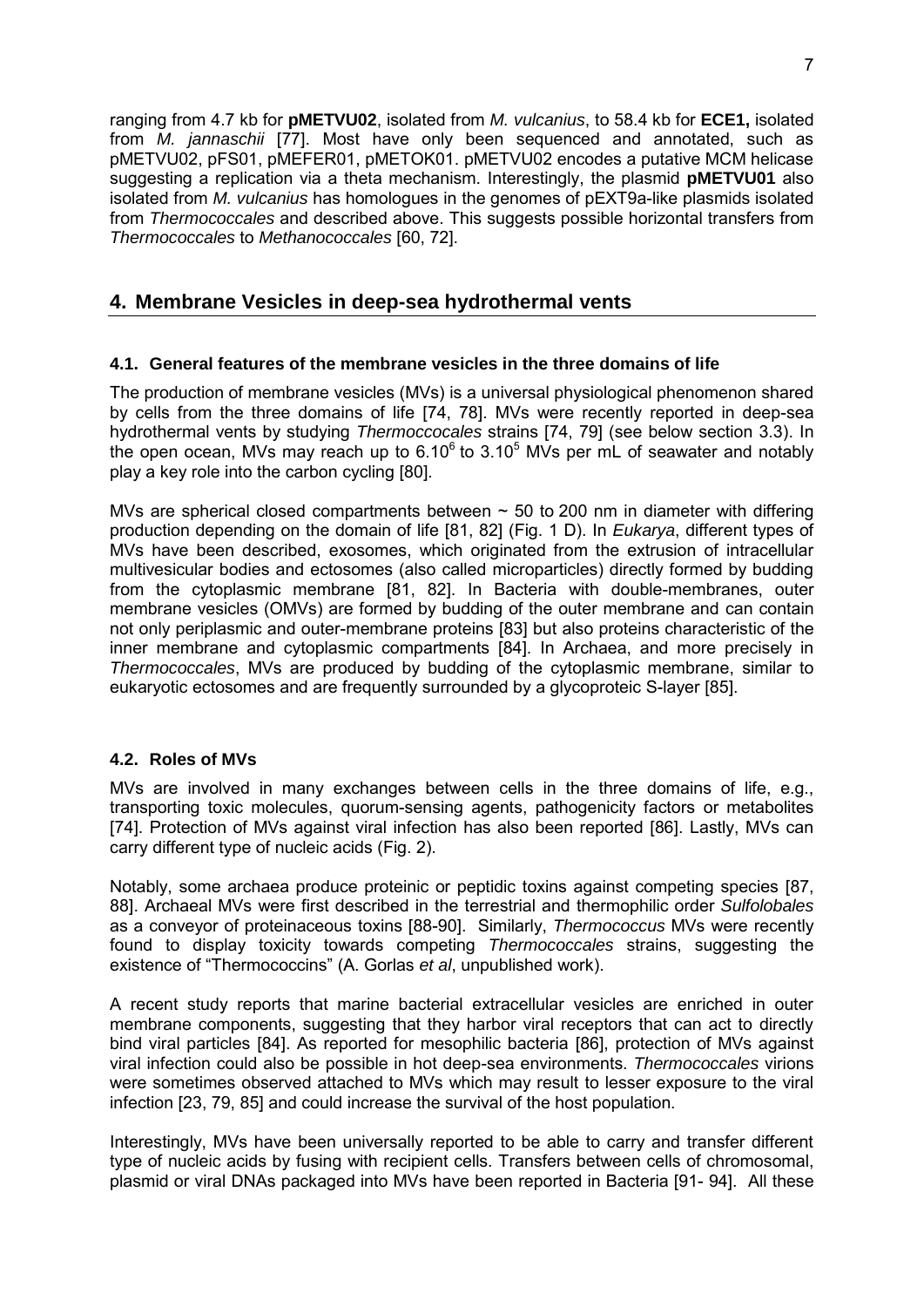results lead us to consider that MVs could be involved in horizontal gene transfer **(**HGT) and thus represent another type of MGE. The ability of archaeal MVs to carry and potentially transfer different types of DNA was also recently reported in *Thermoccocales* strains isolated from deep-sea hydrothermal vents.

### **4.3. A focus on MVs isolated from Thermococcales and implicated in horizontal gene transfer**

MV production actually appears to be widespread in *Thermococcales* isolated from deep sea hydrothermal vents. 26 out of 34 *Thermococcales* strains, observed by transmission electron microscopy, revealed the production of MVs [79]. Some of these MVs were strongly associated with cellular DNA and consequently appeared as fluorescent dots by epifluorescence microscopy. Experiments showed that these MVs can protect exogenic DNA against DNase treatments and heat denaturation, suggesting an intravesicular localization of the DNA [79]. Transformation with naked DNA might actually not be an option in deep-sea hydrothermal vents due to thermo-denaturation. It was therefore hypothesized that MVs, by protecting DNA against thermo-degradation, could play an important role in horizontal gene transfer (HGT) in these deep-sea hot environments [79]. The production of nanospheres or nanotubes was recently observed at the surface of MVs from *T. kodakaraensis* and *T. gammatolerans.* It has been speculated that this mechanism could notably be used in order to facilitate DNA transfers from MVs to cells [95]. The idea that MVs produced by *Thermococcales* can be considered as MGEs was recently strengthened when plasmid incorporation and transfer through MVs into a plasmid-free cell was demonstrated using the genetically tractable species, *T. kodakaraensis* [85]. MVs containing endogenous plasmids were also observed in *Thermococcus nautili* strains [36, 74]. MVs produced by *T. nautili* sp. 30-1 harbored the pTN3 plasmid, which corresponds to a viral genome, carries genes from a defective virus but has ineffective virion production [74]. The name "viral membrane vesicles" (vMVs) was proposed to specify these particular vesicles containing viral/plasmid genomes, considering that virus and plasmid spaces often overlap [96]. These results reinforce the hypothesis of an evolutionary connection between MVs and viruses. This presumption was previously made by considering that some viruses produce virions that strikingly resemble MVs. For example, some archeoviruses and bacterioviruses produce pleomorphic virions consisting of lipid vesicles into which viral proteins and corresponding nucleic acids are embedded [97]. It has been postulated that MVs produced by ancient cells or proto cells, anterior to LUCA, could have played a key role in the apparition of some of the first viral lineages [98].

Despite copious evidence that MVs are produced by (hyper-)thermophilic prokaryotes in deep-sea biosphere, their abundance and functions remain largely presumed to date. The study of MVs thus emerges as a new fundamental field of research in cell and evolutionary biology. Further work is now needed to better understand the global impact of MVs on deepsea hydrothermal vents.

# **5. Conclusion**

Mobile genetic elements (MGEs) could have been key players in the evolution of the biosphere since the very beginning. The mobilome still is a driving force for the diversity and evolution of prokaryotes and eukaryotes. Although the real impact of MGEs is not clearly known in deep sea hydrothermal vents, as reviewed in figure 2, they have a potential to be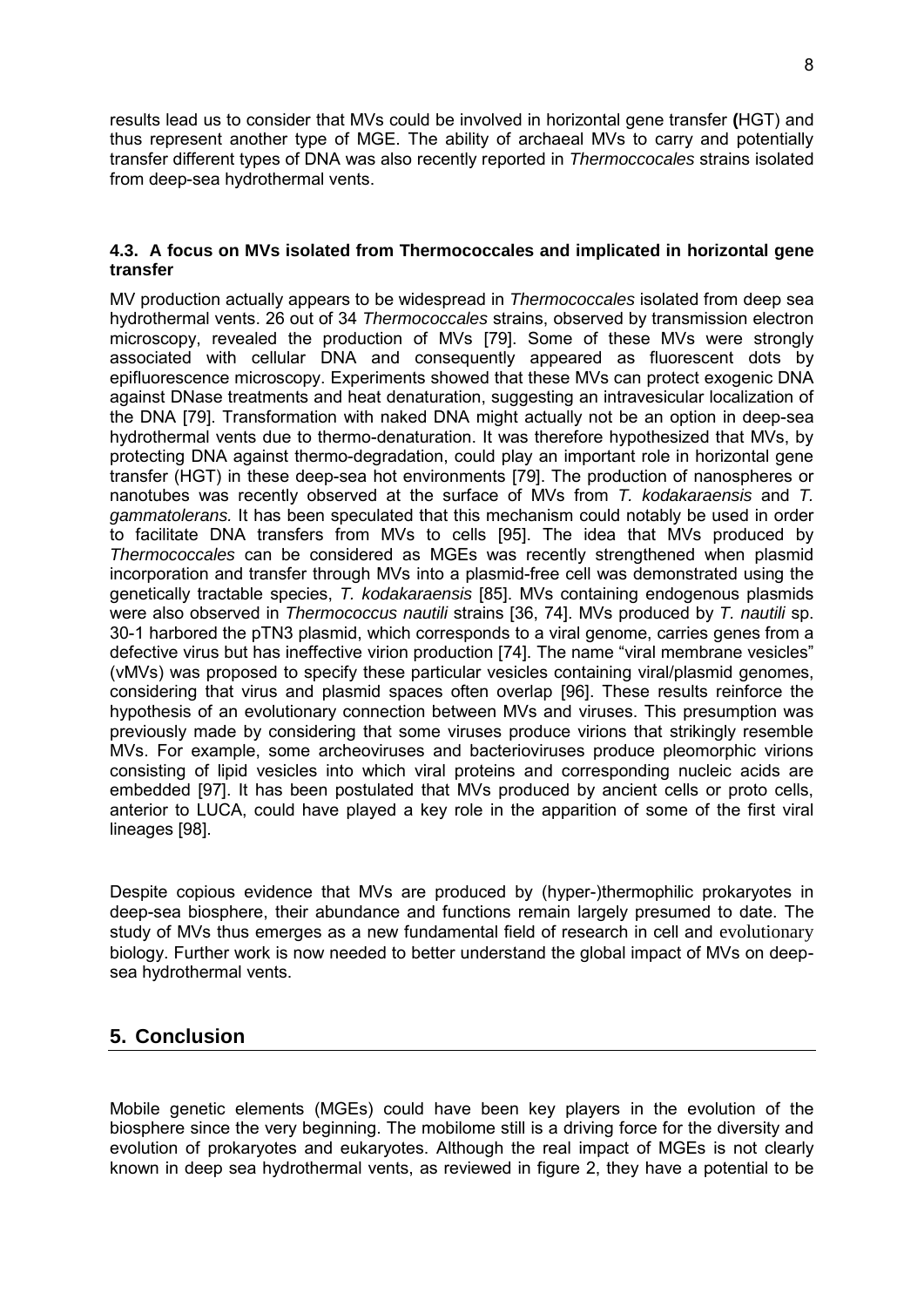powerful agents that drive adaptation of their cellular hosts. For example, temperate viruses and their lysogenic hosts seek to coexist so as to enhance their intertwined fitness faced with the extreme conditions of the deep sea vents. Evidence of this, given by comparative analysis of cellular and viral metagenome [26], is the relative enrichment of genes related to energy metabolism in the proviral fraction by providing their hosts with new or supplemental features to enable adaptation to a challenging environment. These proviruses boost host fitness, and in turn, enhance their own survival.

Comparative studies of MGEs from Archaea and Bacteria will help us understand the dynamic genetic network of the microbial communities in the deep biosphere. The study of how microbial populations are modulated by these genetic interactions will become a keystone area.

Although the ecological and evolutionary effects of MGEs is not clearly known in deep sea vents, their productions probably play a major role in the lifestyle of extremophile microorganisms, making analysis of these processes a prerequisite to fully understanding their physiology and rationally exploit their biotechnological potential (transfer of toxins, nucleic acids, etc.).

### **Conflict of interest**

The authors declare no conflict of interest.

### **Acknowledgments**

This work was financially supported by the French Ministry of Higher Education to JL, Ifremer to SD and the Agence Nationale de la Recherche, project Thermovesicles (ANR-12-BSV3- OO23-01) to CG and PF.

### **References**

[1] Prieur D, Erauso G, Geslin C, Lucas S, Gaillard M, Bidault A, et al. Genetic elements of *Thermococcales*. Biochem Soc Trans 2004;32:184–7.

[2] Anderson RE, Brazelton WJ, Baross JA. Is the genetic landscape of the deep subsurface biosphere affected by viruses? Front Microbiol 2011;2:219.

[3] Flores GE, Reysenbach A-L, Hydrothermal Environments, Marine, in: Reitner J., Thiel V (Eds), Encyclopedia of Earth Science Series: Encyclopedia of Geobiology, Springer., Netherlands; 2011, pp. 456–467.

[4] Forterre P. The virocell concept and environmental microbiology. ISME J 2013;7:233– 6.

[5] Koonin EV, Dolja VV. Virus World as an Evolutionary Network of Viruses and Capsidless Selfish Elements. Microbiol Mol Biol Rev 2014;78:278–303.

[6] Suttle CA. Viruses in the sea. Nature 2005;437:356–61.

[7] Suttle CA. Marine viruses - major players in the global ecosystem. Nat Rev Microbiol 2007;5:801–12.

[8] Rohwer F, Thurber RV. Viruses manipulate the marine environment. Nature 2009;459:207–12.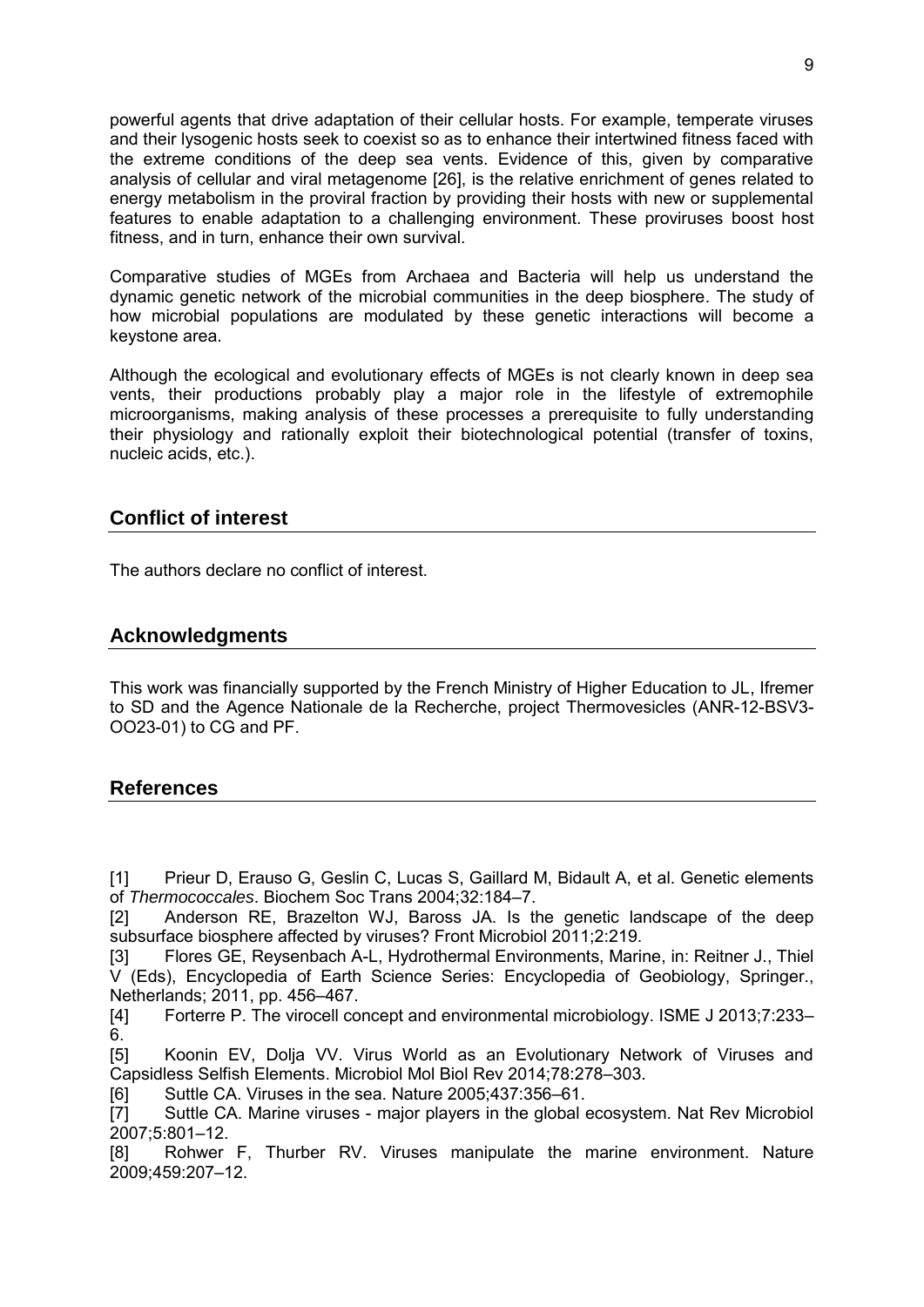[9] Kristensen DM, Mushegian AR, Dolja VV, Koonin EV. New dimensions of the virus world discovered through metagenomics. Trends Microbiol 2010;18:11–9.

[10] McDaniel LD, Young E, Delaney J, Ruhnau F, Ritchie KB, Paul JH. High Frequency of Horizontal Gene Transfer in the Oceans. Science 2010;330:50–50.

[11] Cortez D, Forterre P, Gribaldo S. A hidden reservoir of integrative elements is the major source of recently acquired foreign genes and ORFans in archaeal and bacterial genomes. Genome Biol 2009;10:R65.

[12] Forterre P, Prangishvili D. The major role of viruses in cellular evolution: facts and hypotheses. Curr Opin Virol 2013;3:558–65.

[13] Ortmann AC, Suttle CA. High abundances of viruses in a deep-sea hydrothermal vent system indicates viral mediated microbial mortality. Deep Sea Res Part I 2005;52:1515–27.

[14] Williamson SJ, Cary SC, Williamson KE, Helton RR, Bench SR, Winget D, et al. Lysogenic virus–host interactions predominate at deep-sea diffuse-flow hydrothermal vents. ISME J 2008;2:1112–21.

[15] Yoshida-Takashima Y, Nunoura T, Kazama H, Noguchi T, Inoue K, Akashi H, et al. Spatial distribution of viruses associated with planktonic and attached microbial communities

in hydrothermal environments. Appl Environ Microbiol 2012;78:1311–20.<br>[16] Wommack KE, Williamson SJ, Sundbergh A. Helton RR. Glazer [16] Wommack KE, Williamson SJ, Sundbergh A, Helton RR, Glazer BT, Portune K, et al. An instrument for collecting discrete large-volume water samples suitable for ecological studies of microorganisms. Deep Sea Res Part I 2004;51: 1781–92.

[17] Juniper SK, Bird DF, Summit M, Vong MP, Baker ET. Bacterial and viral abundances in hydrothermal event plumes over northern Gorda Ridge. Deep Sea Res Part II 1998;45:2739–49.

[18] Horvath P, Barrangou R. CRISPR/Cas, the immune system of bacteria and archaea. Science 2010;327:167–70.

[19] Richter H, Randau L, Plagens A. Exploiting CRISPR/Cas: Interference Mechanisms and Applications. Int J Mol Sci 2013;14:14518–31.

[20] Marraffini LA, Sontheimer EJ. CRISPR interference: RNA-directed adaptive immunity

in bacteria and archaea. Nat Rev Genet 2010;11:181–90.<br>[21] Makarova KS, Wolf YI, Koonin EV. Pote Makarova KS, Wolf YI, Koonin EV. Potential genomic determinants of hyperthermophily. Trends Genet 2003;19:172–6.

[22] Anderson RE, Brazelton WJ, Baross JA. Using CRISPRs as a metagenomic tool to identify microbial hosts of a diffuse flow hydrothermal vent viral assemblage. Fems Microbiol Ecol 2011;77:120–33.

[23] Geslin C, Le Romancer M, Erauso G, Gaillard M, Perrot G, Prieur D. PAV1, the first virus-like particle isolated from a hyperthermophilic euryarchaeote, "*Pyrococcus abyssi*." J Bacteriol 2003;185:3888–94.

[24] Geslin C, Gaillard M, Flament D, Rouault K, Le Romancer M, Prieur D, et al. Analysis of the first genome of a hyperthermophilic marine virus-like particle, PAV1, isolated from *Pyrococcus abyssi*. J Bacteriol 2007;189:4510–9.

[25] Gorlas A, Koonin EV, Bienvenu N, Prieur D, Geslin C. TPV1, the first virus isolated from the hyperthermophilic genus *Thermococcus*. Environ Microbiol 2012;14:503–16.

[26] Anderson RE, Sogin ML, Baross JA. Evolutionary Strategies of Viruses, Bacteria and Archaea in Hydrothermal Vent Ecosystems Revealed through Metagenomics. Plos One 2014;9:e109696.Doi:10.1371/journal.pone.0109696.

[27] Uldahl K, Peng X, Biology, biodiversity and application of thermophilic viruses, in: Satyanarayana T., Littlechild J, Kawarabayasi Y (Eds), Thermophilic Microbes in Environmental and Industrial Biotechnology: Biotechnology of Thermophiles, Springer., Netherlands; 2013, pp. 271–304.

[28] Ackermann HW, Prangishvili D. Prokaryote viruses studied by electron microscopy. Arch Virol 2012;157(10): 1843–9.

[29] Liu B, Wu S, Song Q, Zhang X, Xie L. Two novel bacteriophages of thermophilic bacteria isolated from deep-sea hydrothermal fields. Curr Microbiol 2006;53: 163–6.

[30] Liu B, Zhang X. Deep-sea thermophilic *Geobacillus* bacteriophage GVE2 transcriptional profile and proteomic characterization of virions. Appl Microbiol Biotechnol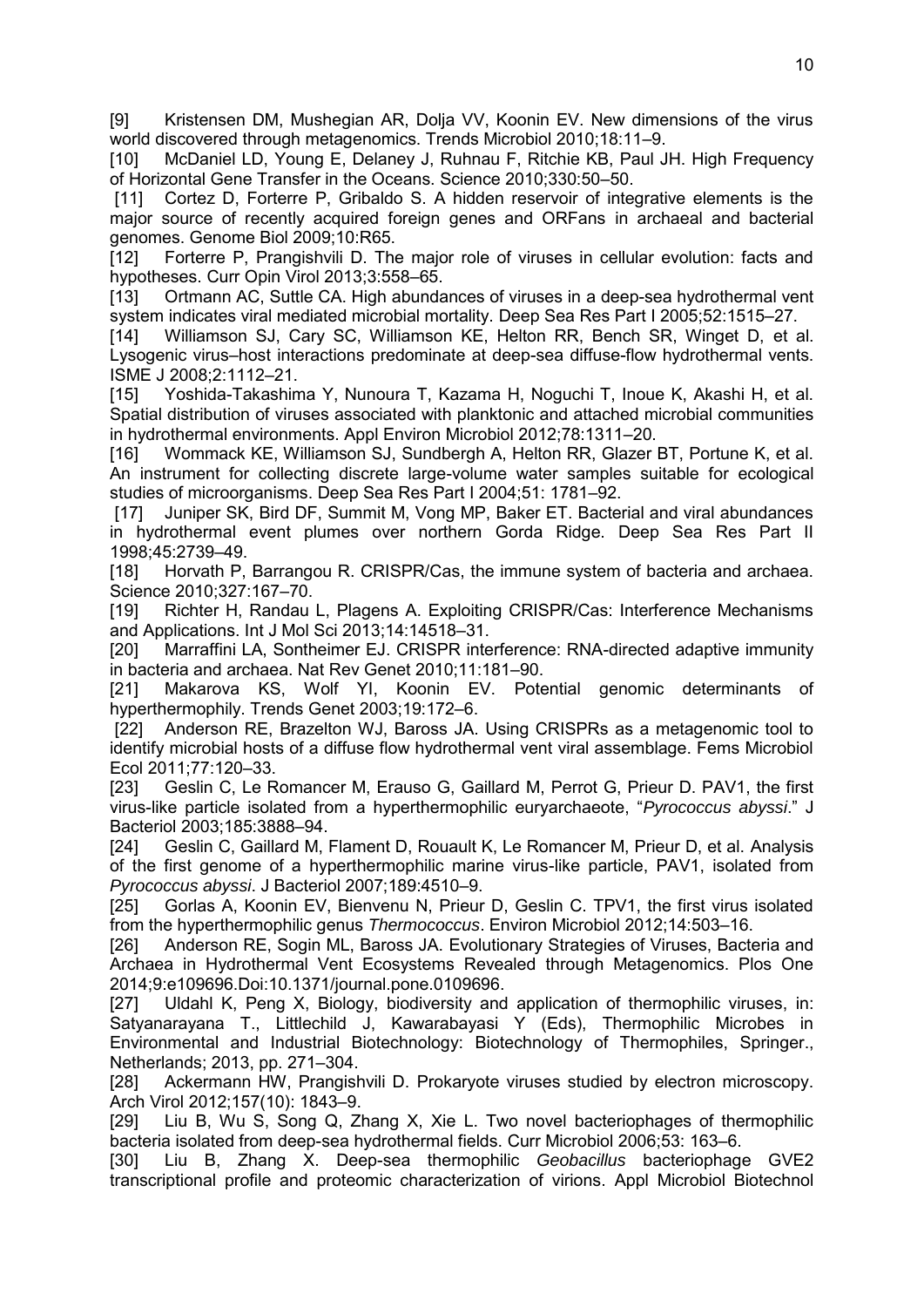2008;80: 697–707.

[31] Wang Y, Zhang X. Genome Analysis of Deep-Sea Thermophilic Phage D6E. Appl Environ Microbiol 2010;76:7861–6.

[32] Yoshida-Takashima Y, Takaki Y, Shimamura S, Nunoura T, Takai K. Genome sequence of a novel deep-sea vent Epsilonproteobacterial phage provides new insight into the co-evolution of Epsilonproteobacteria and their phages. Extremophiles 2013;17:405–19.

[33] Nakagawa S, Takai K, Inagaki F, Hirayama H, Nunoura T, Horikoshi K, et al. Distribution, phylogenetic diversity and physiological characteristics of epsilon-Proteobacteria in a deep-sea hydrothermal field. Environ Microbiol 2005;7:1619–1632.

[34] Lossouarn J, Nesbø CL, Mercier C, Zhaxybayeva O, Johnson MS, Charchuck R, et al. «Ménage à trois»: a selfish genetic element uses a virus to propagate within *Thermotogales*. Environ Microbiol 2015.

[35] Alain K, Marteinsson VT, Miroshnichenko ML, Bonch-Osmolovskaya EA, Prieur D, Birrien J-L. *Marinitoga piezophila* sp. nov., a rod-shaped, thermo-piezophilic bacterium isolated under high hydrostatic pressure from a deep-sea hydrothermal vent. Int J Syst Evol Microbiol 2002;52:1331–9.

[36] Soler N, Gaudin M, Marguet E, Forterre P. Plasmids, viruses and virus-like membrane vesicles from *Thermococcales*. Biochem Soc Trans 2011;39:36–44.

[37] Leigh JA, Albers S-V, Atomi H, Allers T. Model organisms for genetics in the domain Archaea: methanogens, halophiles, *Thermococcales* and *Sulfolobales*. FEMS Microbiol Rev 2011;35:577–608.

[38] Fukui T, Atomi H, Kanai T, Matsumi R, Fujiwara S, Imanaka T. Complete genome sequence of the hyperthermophilic archaeon *Thermococcus kodakaraensis* KOD1 and comparison with *Pyrococcus* genomes. Genome Res 2005;15:352–63.

[39] Zivanovic Y, Armengaud J, Lagorce A, Leplat C, Guérin P, Dutertre M, et al. Genome analysis and genome-wide proteomics of *Thermococcus gammatolerans*, the most radioresistant organism known amongst the Archaea. Genome Biol 2009;10:R70.

[40] Soler N, Marguet E, Cortez D, Desnoues N, Keller J, van Tilbeurgh H, et al. Two novel families of plasmids from hyperthermophilic archaea encoding new families of replication proteins. Nucleic Acids Res 2010;38:5088–104.

[41] Geslin C, Le Romancer M, Gaillard M, Erauso G, Prieur D. Observation of virus-like particles in high temperature enrichment cultures from deep-sea hydrothermal vents. Res Microbiol 2003;154:303–7.

[42] Gorlas A, Geslin C. A simple procedure to determine the infectivity and host range of viruses infecting anaerobic and hyperthermophilic microorganisms. Extremophiles 2013;17:349–55.

[43] Gorlas A, Alain K, Bienvenu N, Geslin C. *[Thermococcus](doi:10.1601/nm.374) prieurii* sp. nov., a hyperthermophilic archaeon isolated from a deep-sea hydrothermal vent. Int J Syst Evol Microbiol 2013;63:2920–6.

[44] Gorlas A, Krupovic M, Forterre P, Geslin C. Living side by side with a virus: characterization of two novel plasmids from *Thermococcus prieurii*, a host for the spindleshaped virus TPV1. Appl Environ Microbiol 2013;79:3822–8.

[45] Frost LS, Leplae R, Summers AO, Toussaint A. Mobile genetic elements: the agents of open source evolution. Nat Rev Microbiol 2005;3:722–32.

[46] Lipps G. Plasmids: Current Research and Future Trends, Lipps G (Eds), Caister Academic press, Norfolk, 2008.

[47] Sobecky PA, Hazen TH. Horizontal gene transfer and mobile genetic elements in marine systems. Methods Mol Biol 2009;532:435–53.

[48] Ji B, Gimenez G, Barbe V, Vacherie B, Rouy Z, Amrani A, et al. Complete Genome Sequence of the Piezophilic, Mesophilic, Sulfate-Reducing Bacterium *Desulfovibrio*  hydrothermalis AM13<sup>T</sup>. Genome Announc 2013;1(1):e00226-12.

[49] Reysenbach AN, Hamamura N, Podar M, Griffiths E, Ferreira S, Hochstein S, et al. Complete and Draft Genome Sequences of Six Members of the *Aquificales*. J Bacteriol 2009;191(6):1992–93.

[50] Pati A, Zhang X, Lapidus A, Nolan M, Lucas S, Del Rio TG, et al. Complete genome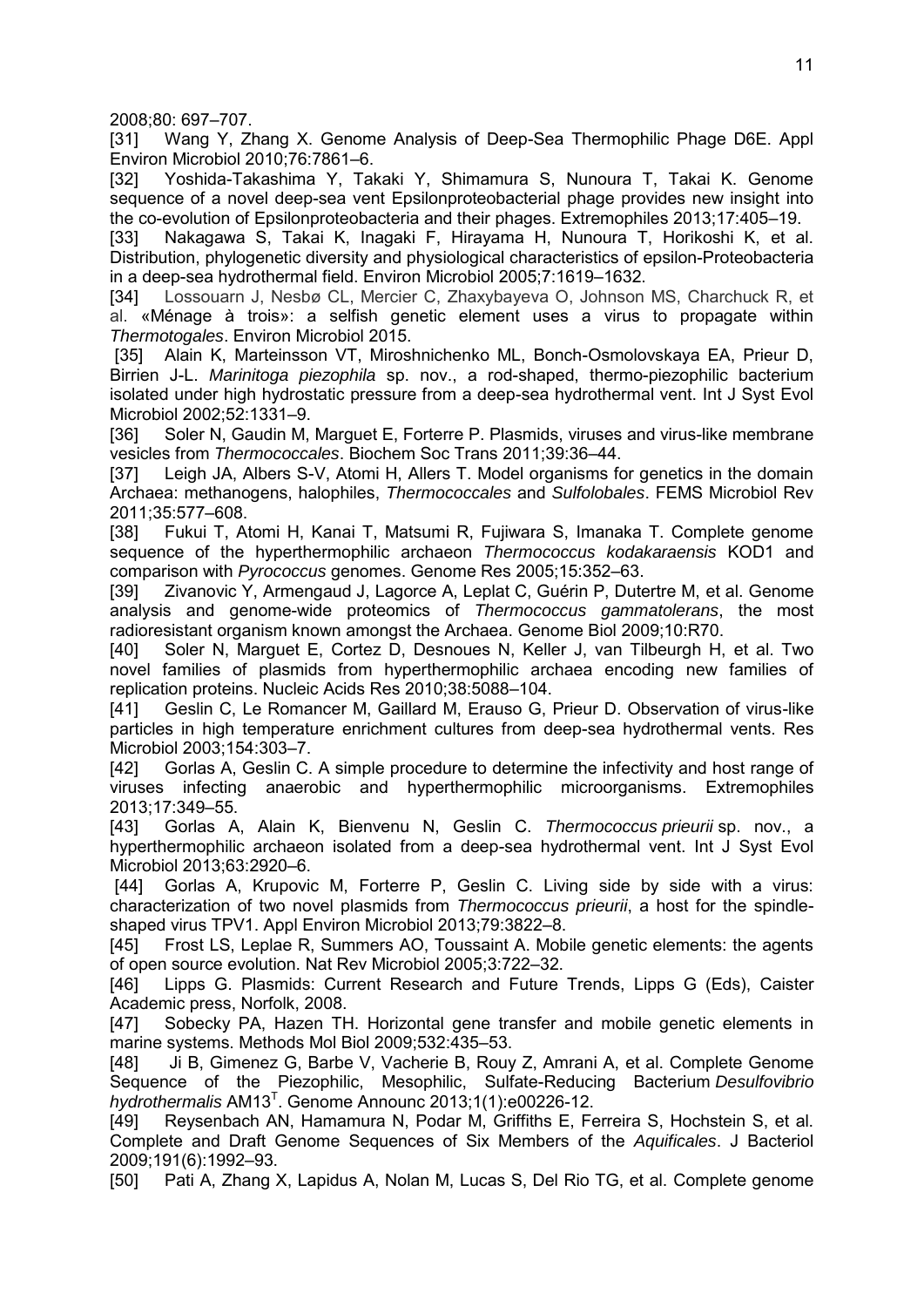sequence of *Oceanithermus profundus* type strain (506<sup>T</sup>). Standards in Genomic Sciences 2011;4(2):210-220.

[51] Giovannelli D, Ricci J, Pérez-Rodríguez I, Hügler M, O'Brien C, Keddis R, et al. Complete genome sequence of *Thermovibrio ammonificans* HB-1 T , a thermophilic, chemolithoautotrophic bacterium isolated from a deep-sea hydrothermal vent. Standards in Genomic Sciences 2012;7(1):82-90.

[52] Takaki Y, Shimamura S, Nakagawa S, Fukuhara Y, Horikawa H, Ankai A, et al. Bacterial lifestyle in a deep-sea hydrothermal vent chimney revealed by the genome sequence of the thermophilic bacterium *Deferribacter desulfuricans* SSM1. DNA Res 2010;17:123–37. [53] Lucas S, Han J, Lapidus A, Cheng J-F, Goodwin LA, Pitluck S, et al. Complete genome sequence of the thermophilic, piezophilic, heterotrophic bacterium *Marinitoga piezophila* KA3. J Bacteriol 2012;194:5974–5.

[54] Takai K, Kobayashi H, Nealson KH, Horikoshi K. *Deferribacter desulfuricans* sp. nov., a novel sulfur-, nitrate- and arsenate-reducing thermophile isolated from a deep-sea hydrothermal vent. Int J Syst Evol Microbiol 2003;53:839–46.

 [55] Akimkina T, Ivanov P, Kostrov S, Sokolova T, Bonch-Osmolovskaya E, Firman K, et al. A highly conserved plasmid from the extreme thermophile Thermotoga maritima MC24 is a member of a family of plasmids distributed worldwide. Plasmid 1999;42:236–40.

[56] Harriott OT, Huber R, Stetter KO, Betts PW, Noll KM. A cryptic miniplasmid from the hyperthermophilic bacterium *Thermotoga* sp. strain RQ7. J Bacteriol 1994;176:2759–62.

[57] Zhaxybayeva O, Swithers KS, Foght J, Green AG, Bruce D, Detter C, et al. Genome sequence of the mesophilic *Thermotogales* bacterium *Mesotoga prima* MesG1.Ag.4.2 reveals the largest *Thermotogales* genome to date. Genome Biol Evol 2012;4:700–8.

[58] Benbouzid-Rollet N, López-García P, Watrin L, Erauso G, Prieur D, Forterre P. Isolation of new plasmids from hyperthermophilic Archaea of the order *Thermococcales*. Res Microbiol 1997;148:767–75.

[59] Lepage E, Marguet E, Geslin C, Matte-Tailliez O, Zillig W, Forterre P, et al. Molecular diversity of new *Thermococcales* isolates from a single area of hydrothermal deep-sea vents as revealed by randomly amplified polymorphic DNA fingerprinting and 16S rRNA gene sequence analysis. Appl Environ Microbiol 2004;70:1277–86.

[60] Krupovic M, Gonnet M, Hania WB, Forterre P, Erauso G. Insights into dynamics of mobile genetic elements in hyperthermophilic environments from five new *Thermococcus*  plasmids. PloS One 2013;8:e49044.

[61] Soler N, Justome A, Quevillon-Cheruel S, Lorieux F, Le Cam E, Marguet E, et al. The rolling-circle plasmid pTN1 from the hyperthermophilic archaeon *Thermococcus nautilus*. Mol Microbiol 2007;66: 357–370.

[62] Erauso G, Marsin S, Benbouzid-Rollet N, Baucher MF, Barbeyron T, Zivanovic Y, et al. Sequence of plasmid pGT5 from the archaeon *Pyrococcus abyssi*: evidence for rollingcircle replication in a hyperthermophile. J Bacteriol 1996;178:3232–7.

[63] Ilyina TV, Koonin EV. Conserved sequence motifs in the initiator proteins for rolling circle DNA replication encoded by diverse replicons from eubacteria, eucaryotes and archaebacteria. Nucleic Acids Res 1992;20:3279–85.

 [64] Lucas S, Toffin L, Zivanovic Y, Charlier D, Moussard H, Forterre P, et al. Construction of a shuttle vector for, and spheroplast transformation of the hyperthermophilic archaeon *Pyrococcus abyssi*. Appl Environ Microbiol 2002;68:5528–36.

[65] Waege I, Schmid G, Thumann S, Thomm M, Hausner W. Shuttle vector-based transformation system for *Pyrococcus furiosus*. Appl Environ Microbiol 2010;76:3308–13.

[66] Santangelo TJ, Cubonová L, Reeve JN. Shuttle vector expression in *Thermococcus kodakaraensis*: contributions of cis elements to protein synthesis in a hyperthermophilic archaeon. Appl Environ Microbiol 2008;74:3099–104.

[67] Burggraf S, Jannasch HW, Nicolaus B, Stetter KO. *Archaeoglobus profundus* sp. nov., Represents a New Species within the Sulfate-reducing Archaebacteria. Syst Appl Microbiol 1990;13:24–8.

[68] López-García P, Forterre P, van der Oost J, Erauso G. Plasmid pGS5 from the Hyperthermophilic Archaeon *Archaeoglobus profundus* Is Negatively Supercoiled. J Bacteriol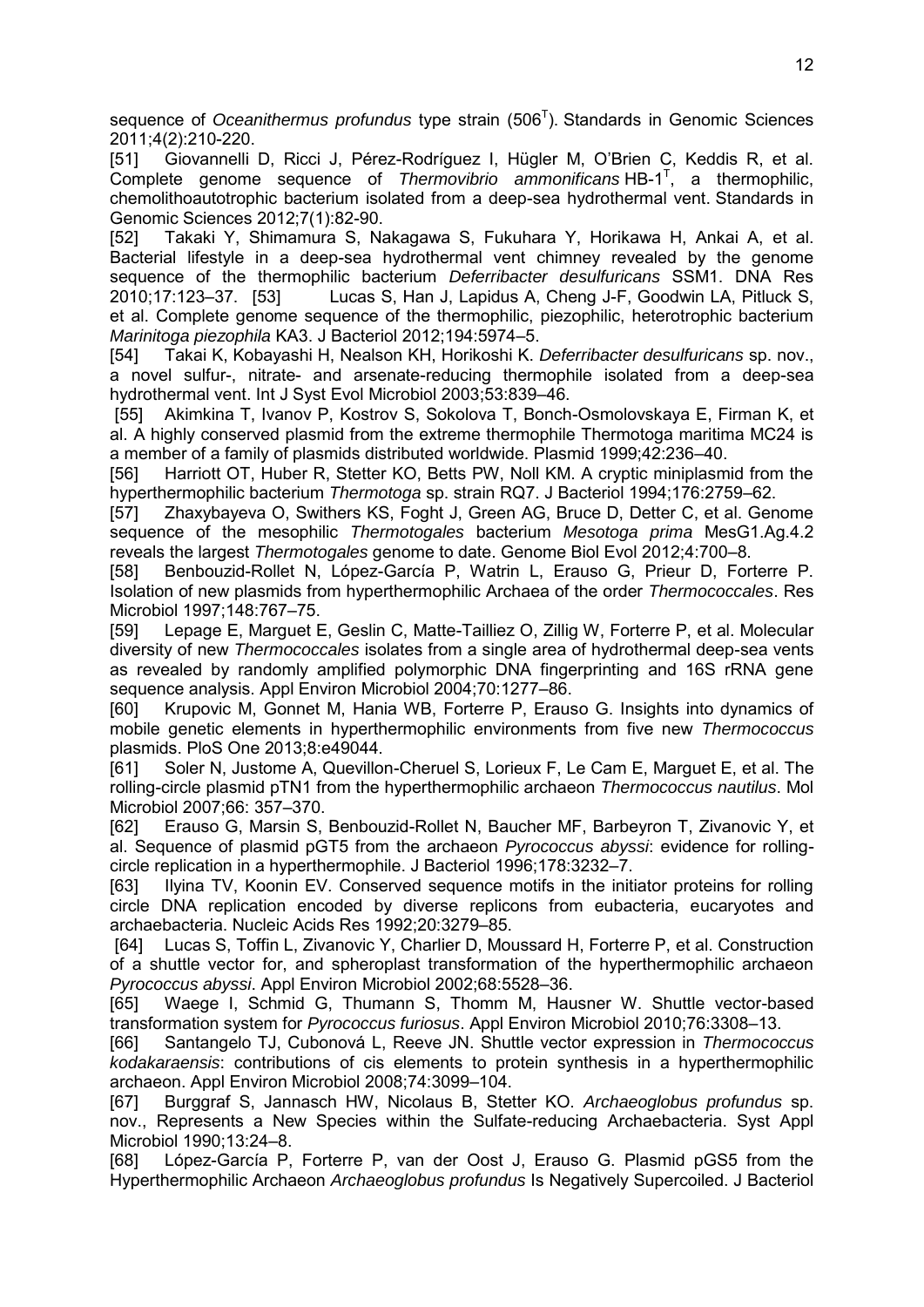2000;182:4998–5000.

[69] López-García P, Forterre P. DNA topology in hyperthermophilic archaea: reference states and their variation with growth phase, growth temperature, and temperature stresses. Mol Microbiol 1997;23:1267–79.

[70] Ward DE, Revet IM, Nandakumar R, Tuttle JH, de Vos WM, van der Oost J, et al. Characterization of plasmid pRT1 from *Pyrococcus* sp. strain JT1. J Bacteriol 2002;184: 2561–2566.

[71] Gonnet M, Erauso G, Prieur D, Le Romancer M. pAMT11, a novel plasmid isolated from a *Thermococcus* sp. strain closely related to the virus-like integrated element TKV1 of the *Thermococcus kodakaraensis* genome. Res Microbiol 2011;162:132–43.

[72] Forterre P, Krupovic M, Raymann K, Soler N. Plasmids from *Euryarchaeota*. Microbiol Spectr 2014. 2:PLAS-0027-2014.

 [73] Vannier P, Marteinsson VT, Fridjonsson OH, Oger P, Jebbar M. Complete Genome Sequence of the Hyperthermophilic, Piezophilic, Heterotrophic, and Carboxydotrophic Archaeon *Thermococcus barophilus* MP. J Bacteriol 2011;193:1481–2.

[74] Gaudin M, Krupovic M, Marguet E, Gauliard E, Cvirkaite-Krupovic V, Le Cam E, et al. Extracellular membrane vesicles harbouring viral genomes. Environ Microbiol 2014;16:1167– 75.

[75] Krupovic M, Bamford DH. Archaeal proviruses TKV4 and MVV extend the PRD1adenovirus lineage to the phylum Euryarchaeota. Virology 2008;375:292–300.

[76] Oberto J, Gaudin M, Cossu M, Gorlas A, Slesarev A, Marguet E, et al. Genome Sequence of a Hyperthermophilic Archaeon, *Thermococcus nautili* 30-1, that produces viral vesicles. Genome Announc 2014.2:e00243-14.

[77] Bult CJ, White O, Olsen GJ, Zhou L, Fleischmann RD, Sutton GG, et al. Complete genome sequence of the methanogenic archaeon, *Methanococcus jannaschii*. Science 1996;273:1058–73.

[78] György B, Szabó TG, Pásztói M, Pál Z, Misják P, Aradi B, et al. Membrane vesicles, current state-of-the-art: emerging role of extracellular vesicles. Cell Mol Life Sci 2011;68:2667–88.

[79] Soler N, Marguet E, Verbavatz J-M, Forterre P. Virus-like vesicles and extracellular DNA produced by hyperthermophilic archaea of the order *Thermococcales*. Res Microbiol 2008;159:390–9.

[80] Scanlan D. Bacterial Vesicles in the Ocean. Science 2014;343:143-4.

[81] Deatherage BL, Cookson BT. Membrane vesicle release in bacteria, eukaryotes, and archaea: a conserved yet underappreciated aspect of microbial life. Infect Immun 2012;80:1948–57.

[82] Raposo G, Stoorvogel W. Extracellular vesicles: Exosomes, microvesicles, and friends. J Cell Biol 2013;200:373–83.

[83] Kulp A, Kuehn MJ. Biological functions and biogenesis of secreted bacterial outer membrane vesicles. Annu Rev Microbiol 2010;64:163–84.

[84] Biller SJ, Schubotz F, Roggensack SE, Thompson AW, Summons RE, Chisholm SW. Bacterial Vesicles in Marine Ecosystems. Science 2014;343:183–6.

[85] Gaudin M, Gauliard E, Schouten S, Houel-Renault L, Lenormand P, Marguet E, et al. Hyperthermophilic archaea produce membrane vesicles that can transfer DNA. Environ Microbiol Rep 2013;5:109–16.

[86] Manning AJ, Kuehn MJ. Contribution of bacterial outer membrane vesicles to innate bacterial defense. BMC Microbiol 2011;11:258.

[87] Haseltine C, Hill T, Montalvo-Rodriguez R, Kemper SK, Shand RF, Blum P. Secreted Euryarchaeal Microhalocins Kill Hyperthermophilic *Crenarchaea*. J Bacteriol 2001;183:287– 91.

[88] Prangishvili D, Holz I, Stieger E, Nickell S, Kristjansson JK, Zillig W. Sulfolobicins, specific proteinaceous toxins produced by strains of the extremely thermophilic archaeal genus *Sulfolobus*. J Bacteriol 2000;182:2985–8.

[89] Ellen AF, Albers S-V, Huibers W, Pitcher A, Hobel CFV, Schwarz H, *et al*. Proteomic analysis of secreted membrane vesicles of archaeal *Sulfolobus* species reveals the presence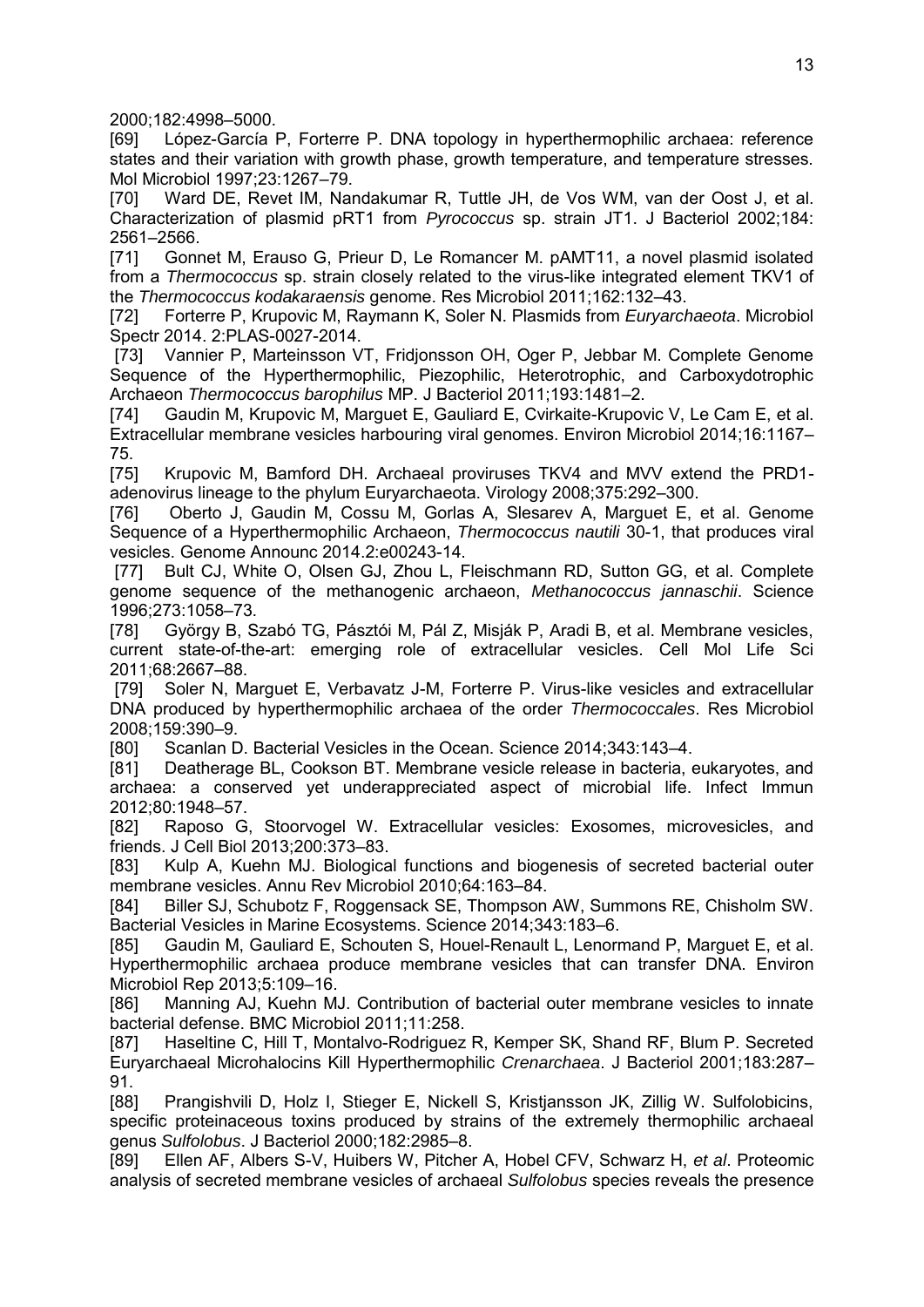of endosome sorting complex components. Extremophiles 2009;13:67–79.

[90] Ellen AF, Rohulya OV, Fusetti F, Wagner M, Albers S-V, Driessen AJM. The Sulfolobicin Genes of *Sulfolobus acidocaldarius* Encode Novel Antimicrobial Proteins. J Bacteriol 2011;193:4380–7.

[91] Dorward DW, Garon CF, Judd RC. Export and intercellular transfer of DNA via membrane blebs of *Neisseria gonorrhoeae*. J Bacteriol 1989;171:2499–505.

[92] Velimirov B, Hagemann S. Mobilizable bacterial DNA packaged into membrane vesicles induces serial transduction. Mob Genet Elem 2011;1:80–1.

[93] Kolling GL, Matthews KR. Export of Virulence Genes and Shiga Toxin by Membrane Vesicles of *Escherichia coli* O157:H7. Appl Environ Microbiol 1999;65:1843–8.

[94] Yaron S, Kolling GL, Simon L, Matthews KR. Vesicle-mediated transfer of virulence genes from *Escherichia coli* O157:H7 to other enteric bacteria. Appl Environ Microbiol 2000;66:4414–20.

[95] Marguet E, Gaudin M, Gauliard E, Fourquaux I, le Blond du Plouy S, Matsui I, et al. Membrane vesicles, nanopods and/or nanotubes produced by hyperthermophilic archaea of the genus *Thermococcus*. Biochem Soc Trans 2013;41:436–42.

[96] Soler N, Krupovic M, Marguet E, Forterre P. Membrane vesicles in natural environments: a major challenge in viral ecology. ISME J 2014; 9:793-6.

[97] Pietilä MK, Atanasova NS, Manole V, Liljeroos L, Butcher SJ, Oksanen HM, *et al*. Virion architecture unifies globally distributed pleolipoviruses infecting halophilic archaea. J Virol 2012;86:5067–79.

[98] Forterre P, Krupovic M. The Origin of Virions and Virocells: The Escape Hypothesis Revisited. In: Witzany G, editor. Viruses Essent. Agents Life, Springer Netherlands; 2012, p. 43–60.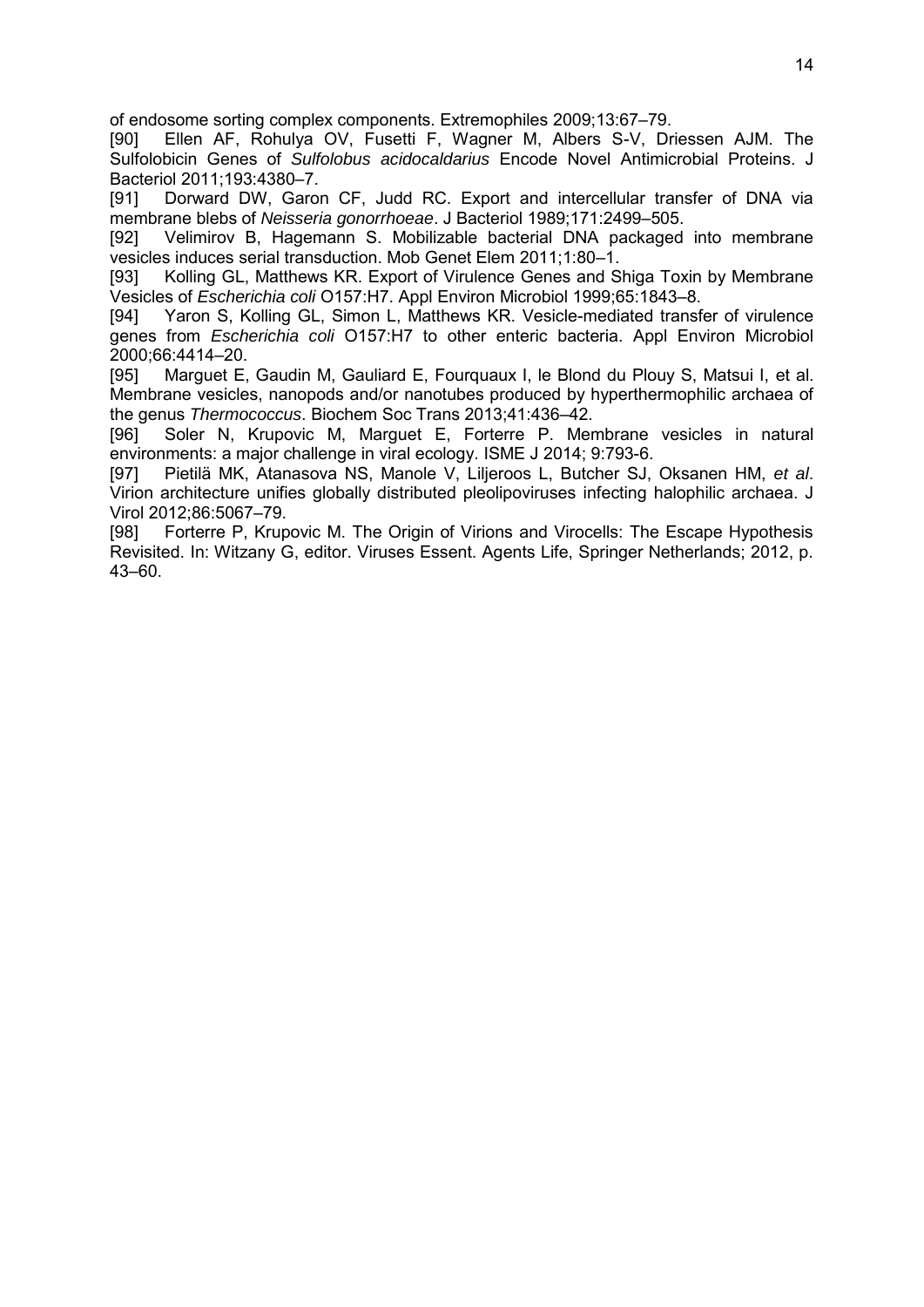Figure 1: Electron micrographs of some viruses and membrane vesicles isolated from deepsea hydrothermal vents, negatively stained with 2% uranyl acetate.

- A: MPV1, a virus isolated from *Marinitoga piezophila* KA3
- B: PAV1, a virus isolated from *Pyrococcus abyssi* GE23
- C: TPV1, a virus isolated from *Thermococcus prieurii*
- D: Membrane vesicles from *Thermococcus prieurii*

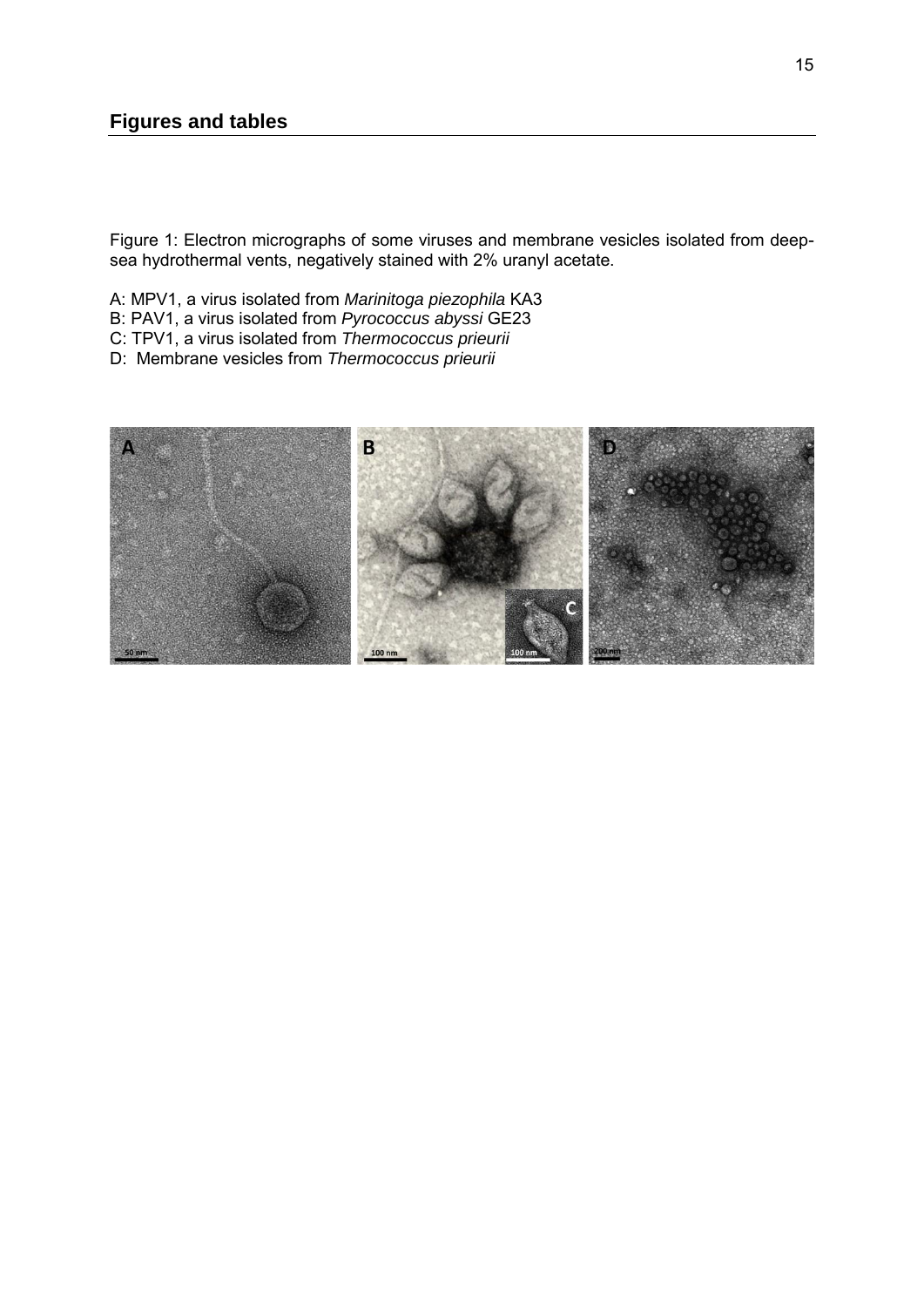Figure 2: Multipurpose mobilome within deep-sea hydrothermal vents. Possible roles of viruses (via their viral cycles: lytic, lysogenic, carrier state or chronic), vesicles and plasmids in horizontal gene transfers of cellular, viral or plasmid DNA (in blue, red or green, respectively); a specific role of vesicles in defense against viral attack, and many other roles in cell-cell communication. This is a schematic presentation and is not to scale. The arrows with solid lines indicate demonstrated results; arrows with dotted lines show more speculative ones.

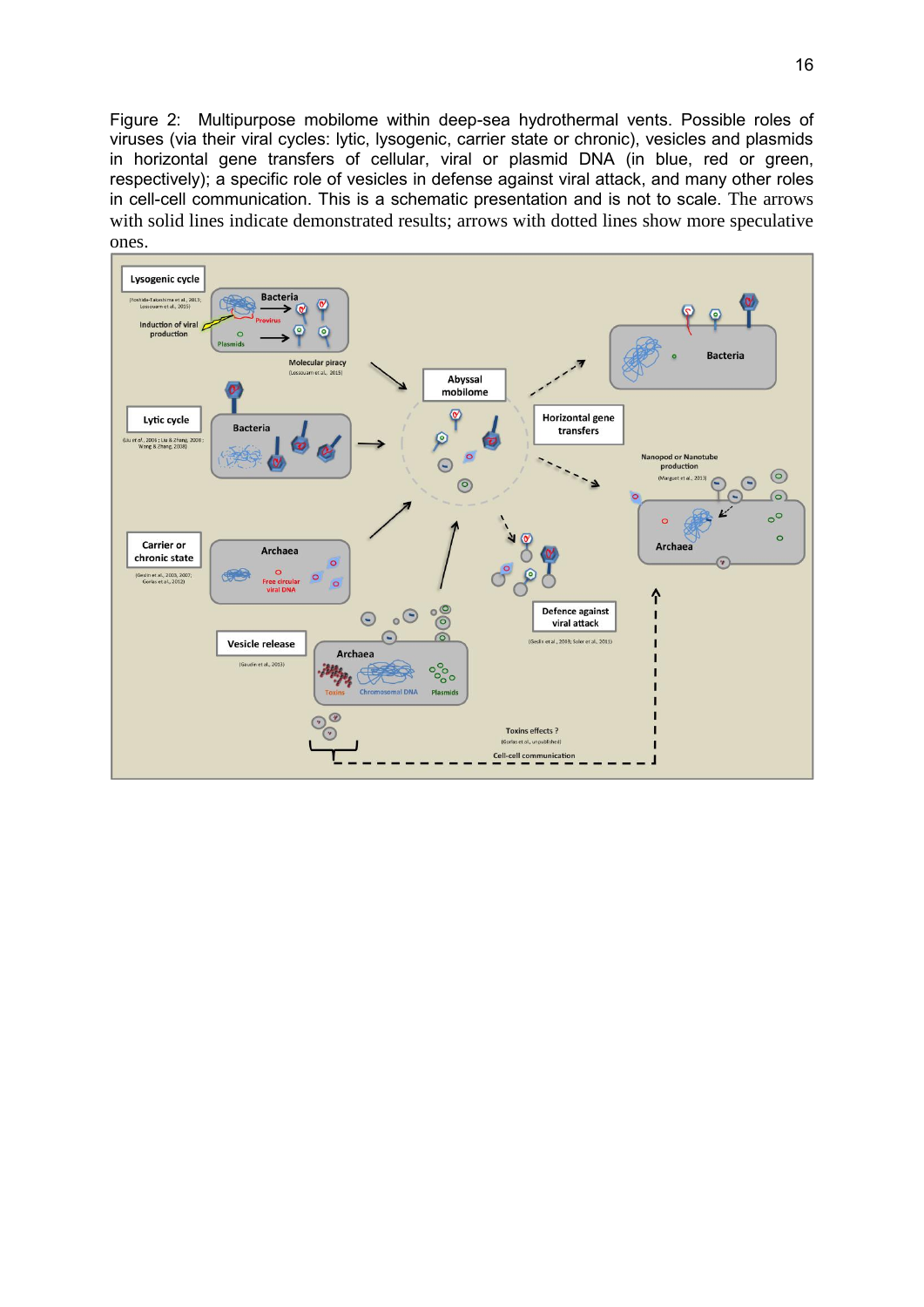Table 1. Bacterial and archaeal viruses isolated from deep-sea hydrothermal vents.

| <b>Bacterioviruses</b><br><b>References</b> | <b>Host strains</b><br>(Growth<br>temperature) | Family                | <b>Virions morphology</b>                                    | <b>Virus-host</b><br>relationship  | <b>Genomes</b>                                   |
|---------------------------------------------|------------------------------------------------|-----------------------|--------------------------------------------------------------|------------------------------------|--------------------------------------------------|
| <b>BVW1</b><br>$[29]$                       | Bacillus sp. w13<br>$(65^{\circ}C)$            | Unclassified          | Long flexible tail, 300 nm<br>Hexagonal head, 70 nm diameter | Lytic                              | Double-stranded linear DNA<br>18 kb              |
| <b>GVE1</b><br>$[29]$                       | Geobacillus sp. E26323<br>$(65^{\circ}C)$      | Siphoviridae          | Flexible tail, 180 nm<br>Hexagonal head, 130 nm diameter     | Lytic                              | Double-stranded linear DNA<br>41 kb              |
| GVE <sub>2</sub><br>$[30]$                  | Geobacillus sp. E263<br>$(65^{\circ}C)$        | Siphoviridae          | Not described<br>Probably similar to GVE1                    | Lytic,<br>potentially<br>lysogenic | Double-stranded linear DNA<br>40.9 kb            |
| D <sub>6</sub> E<br>$[31]$                  | Geobacillus sp. E263<br>$(65^{\circ}C)$        | Myoviridae            | Contractile tail 60 nm<br>Hexagonal head, 60 nm diameter     | Lytic                              | Double-stranded linear DNA<br>49.3 kb            |
| $Nsr-1$<br>$[32]$                           | Nitratiruptor sp. SB155-2<br>$(55^{\circ}C)$   | Siphoviridae          | Flexible tail, 210 nm<br>Hexagonal head, 64 nm diameter      | Lysogenic                          | Double-stranded linear DNA<br>37.1 kb            |
| <b>MPV1</b><br>$[34]$                       | Marinitoga piezophila KA3<br>$(65^{\circ}C)$   | Siphoviridae          | Flexible tail, 200 nm<br>Hexagonal head, 50 nm               | Lysogenic                          | Double-stranded linear/circular<br>DNA 43.715 kb |
| <b>Archeoviruses</b><br><b>References</b>   | <b>Host strains (growth</b><br>temperature)    | Family                | <b>Virions morphology</b>                                    | <b>Virus-host</b><br>relationship  | <b>Genomes</b>                                   |
| PAV1<br>[23, 24]                            | Pyrococcus abyssi GE23<br>$(85^{\circ}C)$      | <i>Fuselloviridae</i> | Lemon-shaped<br>120 nm length, 80 nm width                   | <b>Carrier state</b>               | Double-stranded linear DNA<br>18 kb              |
| TPV1<br>$[25]$                              | Thermococcus prieurii<br>$(80^{\circ}C)$       | Fuselloviridae        | Lemon-shaped<br>140 nm length, 80 nm width                   | <b>Carrier state</b>               | Double-stranded linear DNA<br>21.5 kb            |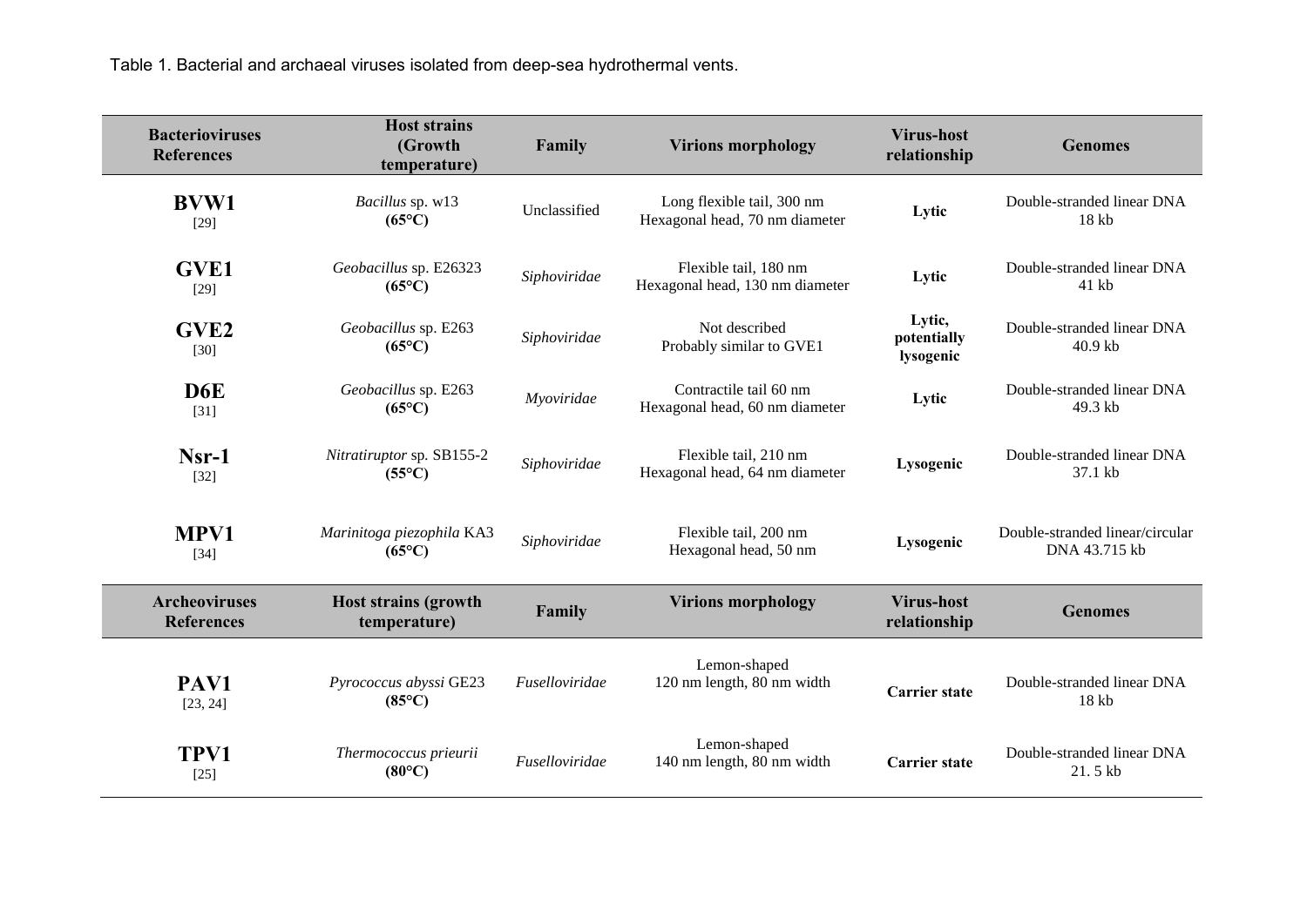Table 2. Bacterial plasmids (associated to thermophilic strains) isolated from deep-sea hydrothermal vents.

| <b>Plasmids</b> | Size (kp) | <b>Host stains</b><br>(Growth temperatures)            | Replication | <b>Informations</b>                                                                                 | <b>References</b> |
|-----------------|-----------|--------------------------------------------------------|-------------|-----------------------------------------------------------------------------------------------------|-------------------|
| <b>Unnamed</b>  | 53.6      | Persephonella marina Ex-H1<br>$(73^{\circ}C)$          | unknown     | DNA replication protein DnaC<br>DNA topoisomerase IA                                                | $[49]$            |
| pDF308          | 308.54    | Deferribacter desulfuricans SSM1<br>$(60-65\degree C)$ | unknown     | CRISPR/cas system<br>Transposases                                                                   | $[52]$            |
| pOCEPR01        | 135.3     | Oceanithermus profundus 506<br>$(60^{\circ}C)$         | unknown     | DNA helicase, DNA polymerase, DNA<br>primase polymerase, bacteriolytic enzymes<br>CRISPR/cas system | $[50]$            |
| pTHEAM01        | 76.6      | Thermovibrio ammonificans HB-1<br>$(75^{\circ}C)$      | unknown     | DNA topoisomerase IA                                                                                | $[51]$            |
| pMP1            | 13.3      | Marinitoga piezophila KA3<br>$(65^{\circ})$            | unknown     | DNA primase<br>Integrase/recombinase                                                                | [34, 53]          |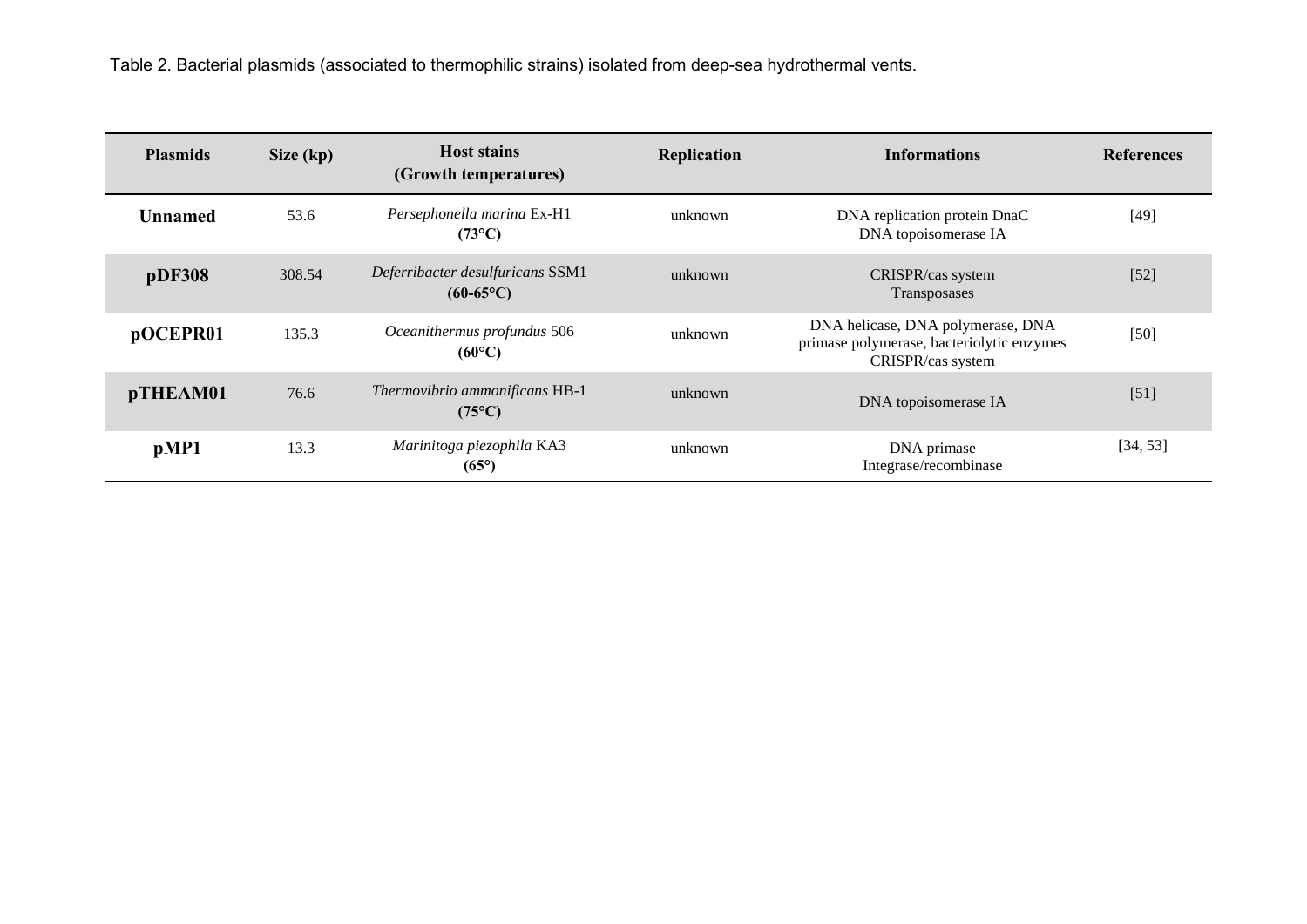| <b>Plasmids</b> | Family | Subfamily   | <b>Size</b><br>(kb) | <b>Host strains</b><br>(Growth temperatures)  | Replication            | <b>Informations</b>                                 | <b>References</b> |
|-----------------|--------|-------------|---------------------|-----------------------------------------------|------------------------|-----------------------------------------------------|-------------------|
| pTN1            | pTN1   |             | 3.4                 | Thermococcus nautili 30-1<br>$(85^{\circ}C)$  | Rolling-circle<br>type | Rep74                                               | [61]              |
| pGT5            | pTN1   |             | 3.4                 | Pyrococcus abyssi GE5<br>$(95^{\circ}C)$      | Rolling-circle<br>type | Rep75                                               | $[62]$            |
| pTP1            | pTN1   |             | 3.1                 | Thermococcus prieurii<br>$(80^{\circ}C)$      | Rolling-circle<br>type | RepTP1                                              | $[44]$            |
| pTP2            | pTP2   |             | $\overline{2}$      | Thermococcus prieurii<br>$(80^{\circ}C)$      | Rolling-circle<br>type | RepTP2                                              | $[44]$            |
| pRT1            | pRT1   |             | 3.4                 | Pyrococcus sp. JT1<br>$(95^{\circ}C)$         | Theta type             | Rep63                                               | $[70]$            |
| pAMT11          | pRT1   |             | 20.5                | Thermococcus sp. AMT11<br>$(85^{\circ}C)$     | Theta type             | Rep72, integrase SSV-type                           | $[71]$            |
| $pT26-2$        | pT26-2 |             | 21.6                | Thermococcus sp. 26/2<br>$(85^{\circ}C)$      | Theta type             | ATPase (replicative helicase) Integrase<br>SSV-type | $[40]$            |
| pTBMP1          | pTBMP1 |             | 54.2                | Thermococcus barophilus MP<br>$(85^{\circ}C)$ | Theta type             |                                                     | $[73]$            |
| pTN2            | pTN2   | pTN2-like   | 13                  | Thermococcus nautili 30-1<br>$(85^{\circ}C)$  | Theta type             | Helicase protein (SFI)<br>DNA primase-polymerase    | $[40]$            |
| $pP12-1$        | pTN2   | pTN2-like   | 12.2                | Pyrococcus sp. 12/1<br>$(95^{\circ}C)$        | Theta type             | Helicase protein (SFI)<br>DNA primase-polymerase    | $[40]$            |
| pCIR10          | pTN2   | pTN2-like   | 13.3                | Thermococcus sp. CIR10<br>$(85^{\circ}C)$     | Theta type             | Helicase protein (SFI)<br>DNA primase-polymerase    | $[40]$            |
| pIRI48          | pTN2   | pTN2-like   | 12.9                | Thermococcus sp. IRI48<br>$(85^{\circ}C)$     | Theta type             | Helicase protein (SFI)<br>Primase-polymerase domain | $[60]$            |
| pEXT9a          | pTN2   | pEXT9a-like | 10.5                | Thermococcus sp. EXT9<br>$(85^{\circ}C)$      | Theta type             | Helicase protein (SFI)                              | $[60]$            |

Table 3. Archaeal plasmids isolated from deep-sea hydrothermal vents.